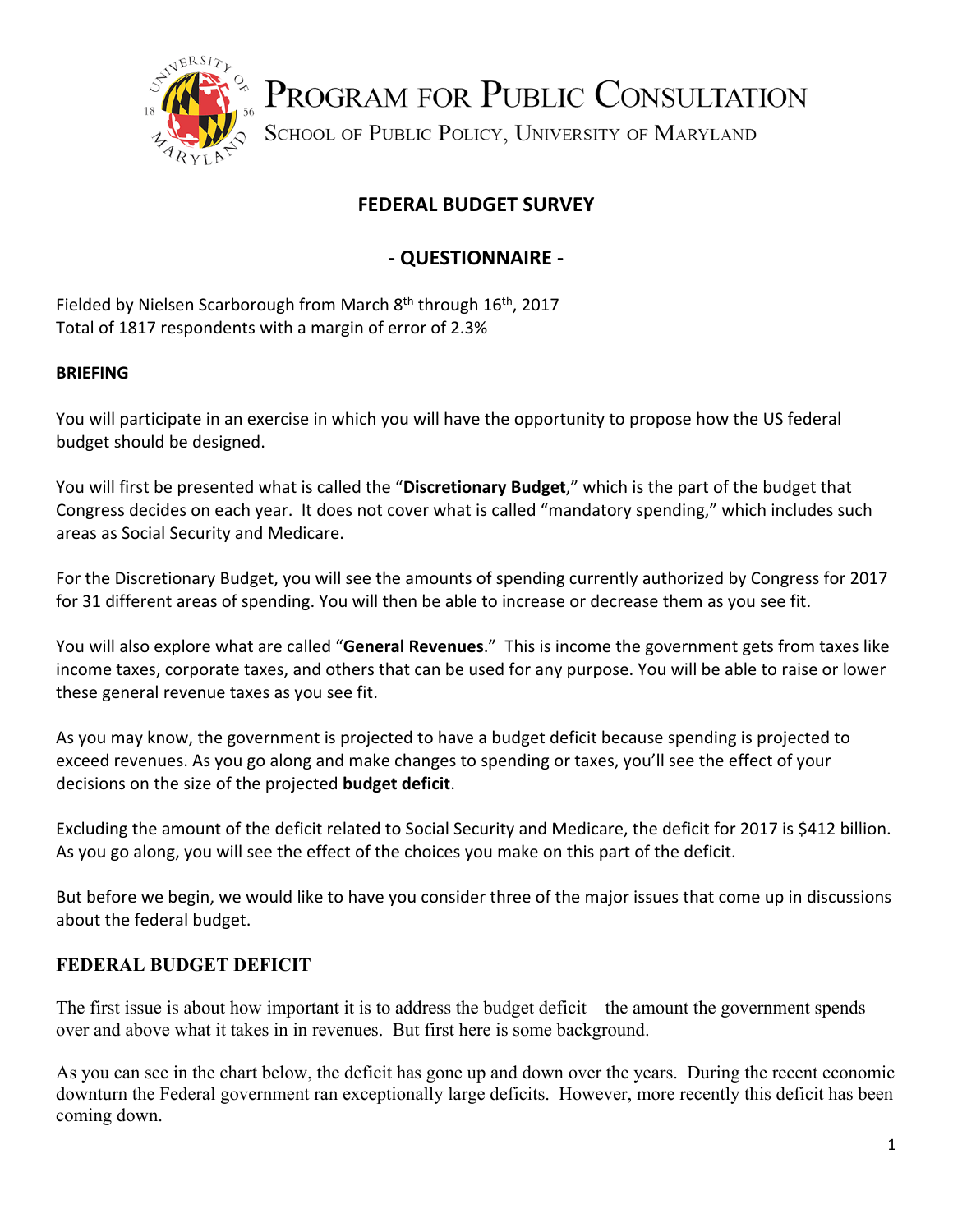Source: OMB Historical Tables: Table 1-2



A key consideration in regard to the deficit is the amount of debt held by the public. The deficit contributes to this debt. In the chart below you can see the amount of the debt as a percentage of the whole US economy. This percentage can go down when the economy grows, or when there is a budget surplus.

ļ.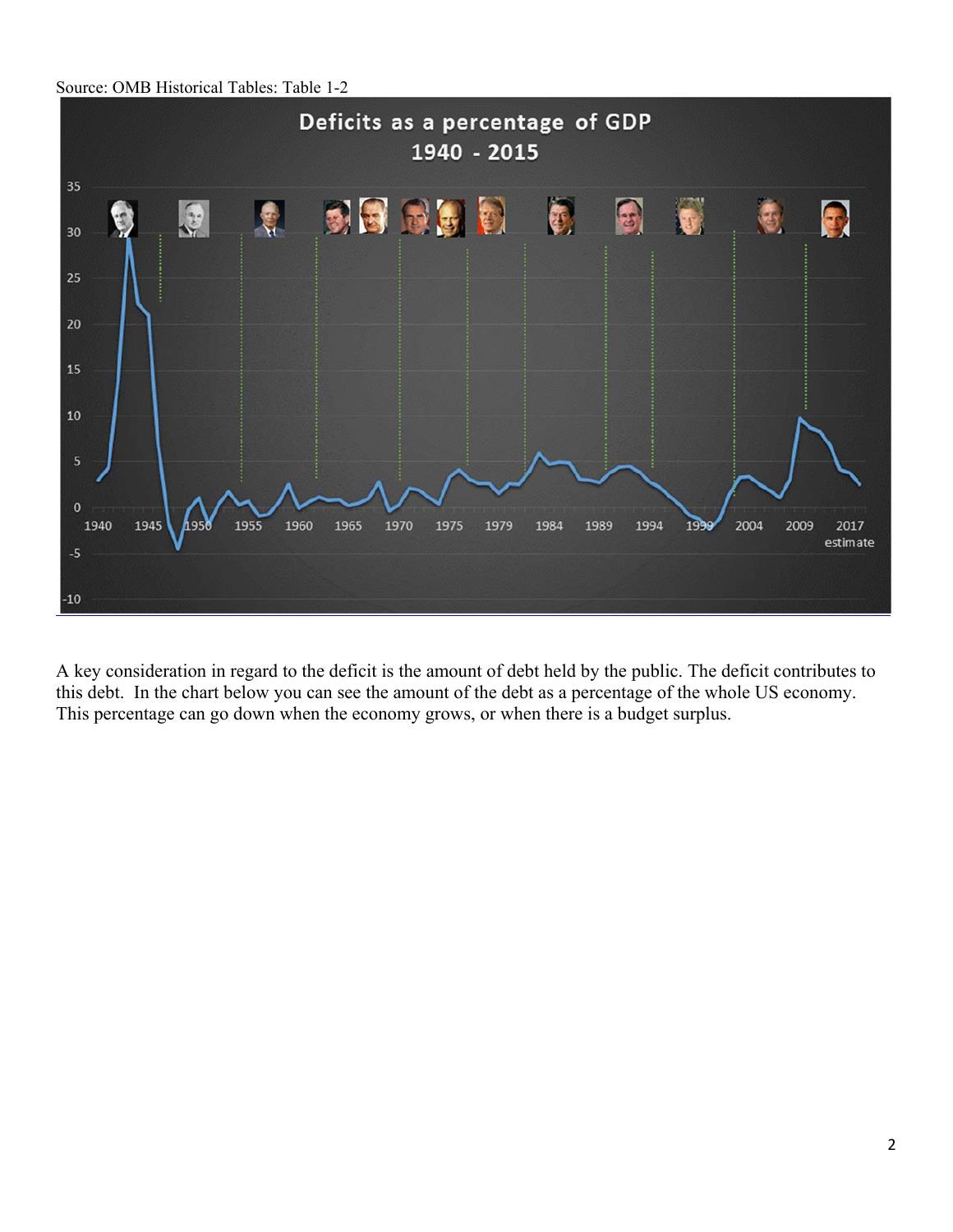

## *Federal Budget Deficit (cont.)*

So now, turning to the debate about how high a priority it should be to reduce this deficit, here are some arguments on this issue. For each one, please select whether you find it convincing or unconvincing:

[Q1.] We have been running huge deficits for years now, putting the national debt on a path to unsustainable heights. The government cannot continue to spend beyond its means indefinitely. The debt held by the public is \$13 trillion—three quarters of the size of the entire U.S. economy, and the Congressional Budget Office projects it will grow over the next decade. This debt is dragging down our economy. Uncertainty over taxes, inflation, and interest rates is hurting investment and this hurts job creation. Further, once interest rates rise, just servicing this debt will swamp the budget, crowding out all other needs. We need to make reducing the deficit our first priority.

|                 | Very convincing |                           | Somewhat convincing    |                            | Somewhat unconvincing    |                             |  | Very unconvincing            |  |                         |
|-----------------|-----------------|---------------------------|------------------------|----------------------------|--------------------------|-----------------------------|--|------------------------------|--|-------------------------|
|                 |                 |                           |                        |                            |                          | 4                           |  |                              |  |                         |
|                 |                 | <b>Verv</b><br>convincing | Somewhat<br>convincing | <b>Total</b><br>convincing | Somewhat<br>unconvincing | <b>Verv</b><br>unconvincing |  | <b>Total</b><br>unconvincing |  | Refused /<br>Don't know |
| <b>National</b> |                 | 35.7%                     | 43.6%                  | 79.3%                      | 14.9%                    | 5.0%                        |  | 19.9%                        |  | 0.7%                    |
| GOP             |                 | 52.3%                     | 40.4%                  | 92.7%                      | 5.5%                     | 1.4%                        |  | 6.9%                         |  | 0.3%                    |
| Dem.            |                 | 20.1%                     | 48.8%                  | 68.9%                      | 21.7%                    | 8.5%                        |  | 30.2%                        |  | 0.9%                    |
| Indep.          |                 | 38.7%                     | 38.1%                  | 76.8%                      | 18.0%                    | 4.4%                        |  | 22.4%                        |  | 0.9%                    |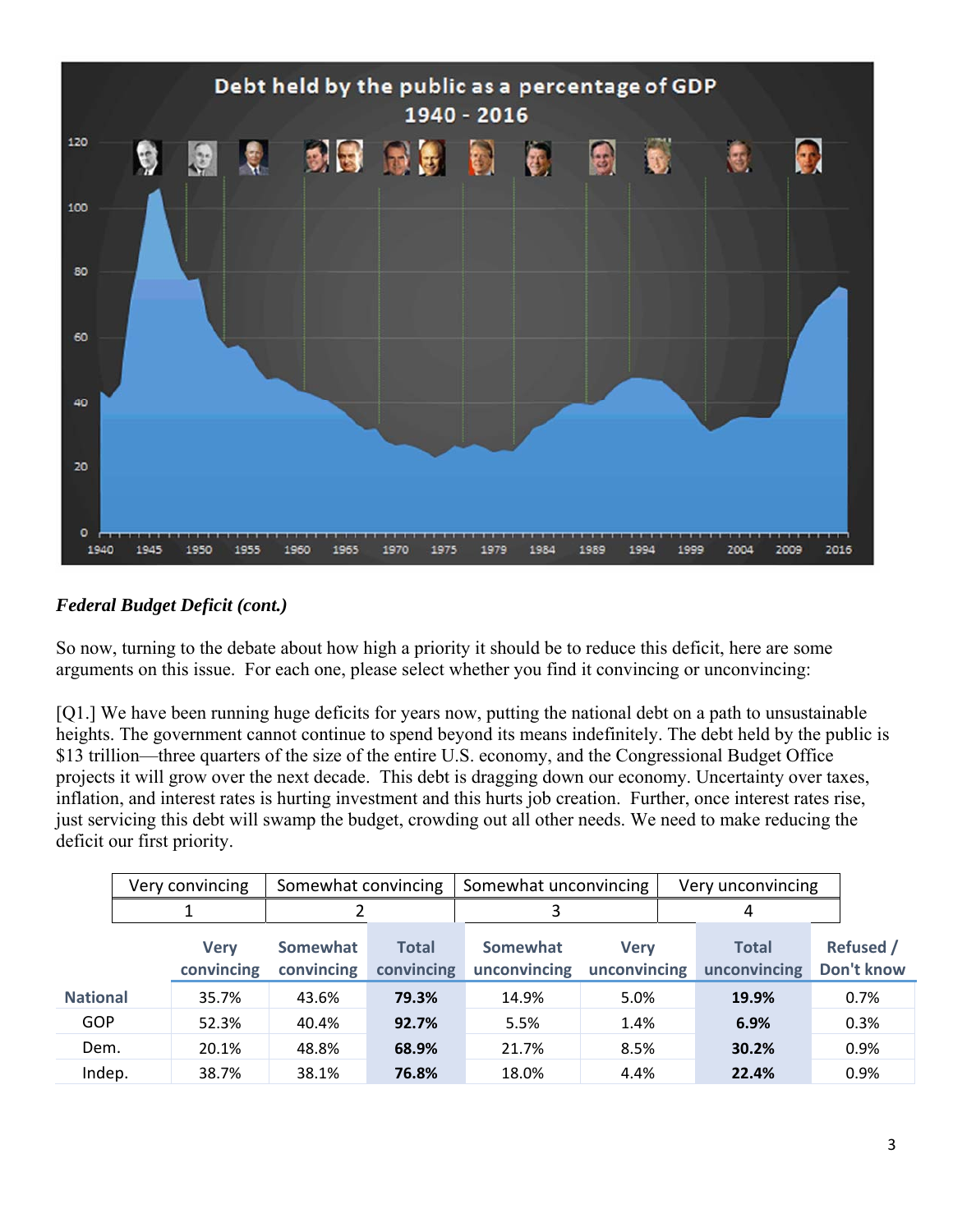[Q2.] It is important to reduce the deficit, but the deficit, as indicated here, has already come down by more than half since 2009, and the reason is that more people are working and paying taxes. The most important thing right now is making sure that the economic recovery continues and that unemployment continues to go down. There are still many needs to be met and crucial investments to be made for our future that will create jobs. Cutting spending too sharply will throw people out of work and reduce tax revenues. Our first priority should be putting more people back to work.

|                 | Very convincing |                           | Somewhat convincing    |                            | Somewhat unconvincing    |                             | Very unconvincing |                              |                                |
|-----------------|-----------------|---------------------------|------------------------|----------------------------|--------------------------|-----------------------------|-------------------|------------------------------|--------------------------------|
|                 |                 |                           |                        |                            | 3                        |                             | 4                 |                              |                                |
|                 |                 | <b>Verv</b><br>convincing | Somewhat<br>convincing | <b>Total</b><br>convincing | Somewhat<br>unconvincing | <b>Verv</b><br>unconvincing |                   | <b>Total</b><br>unconvincing | <b>Refused /</b><br>Don't know |
| <b>National</b> |                 | 41.0%                     | 38.8%                  | 79.8%                      | 13.9%                    | 5.6%                        |                   | 19.5%                        | 0.7%                           |
| GOP             |                 | 30.7%                     | 40.4%                  | 71.1%                      | 18.6%                    | 9.9%                        |                   | 28.5%                        | 0.4%                           |
| Dem.            |                 | 54.1%                     | 34.9%                  | 89.0%                      | 8.6%                     | 1.7%                        |                   | 10.3%                        | 0.7%                           |
| Indep.          |                 | 31.2%                     | 44.7%                  | 75.9%                      | 16.9%                    | 5.8%                        |                   | 22.7%                        | 1.5%                           |

### **SIZE OF GOVERNMENT**

Another major issue is about the size of the federal government and how active it should be.

Based on the 2017 federal budget, the entire federal government would represent 21% of the economy or gross domestic product. The size of the federal budget as a percentage of the economy has varied over the last decades with changes in the level of government spending and the size of the economy. As you can see during the recent economic downturn there was a spike in government spending.

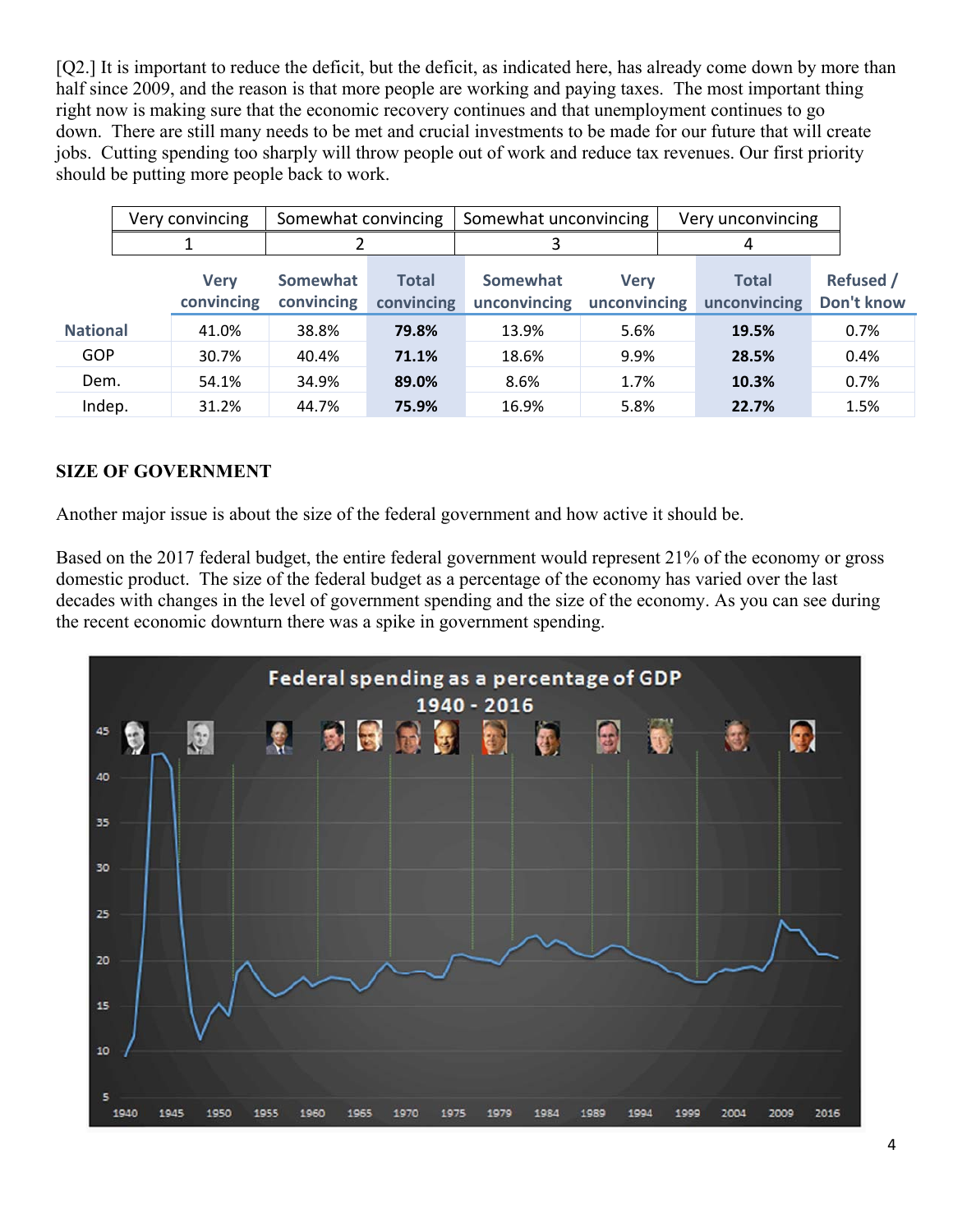#### *Size of Government (cont.)*

So now, here are two arguments on the size of the federal government. For each one, please select whether you it convincing or unconvincing:

[Q3.] Too often, people think government is the solution, when it really is the problem. The federal government is susceptible to waste, fraud, and abuse. We've all seen how government can fail, whether by spending too much money or imposing heavy-handed regulations. Too often it gets involved in things that are best left to the private sector.

|                 | Very convincing |                           | Somewhat convincing    |                            | Somewhat unconvincing           |                             |   | Very unconvincing            |                                |  |
|-----------------|-----------------|---------------------------|------------------------|----------------------------|---------------------------------|-----------------------------|---|------------------------------|--------------------------------|--|
|                 |                 |                           |                        |                            |                                 |                             | 4 |                              |                                |  |
|                 |                 | <b>Verv</b><br>convincing | Somewhat<br>convincing | <b>Total</b><br>convincing | <b>Somewhat</b><br>unconvincing | <b>Verv</b><br>unconvincing |   | <b>Total</b><br>unconvincing | <b>Refused /</b><br>Don't know |  |
| <b>National</b> |                 | 42.3%                     | 24.8%                  | 67.1%                      | 17.7%                           | 14.7%                       |   | 32.4%                        | 0.4%                           |  |
| <b>GOP</b>      |                 | 66.0%                     | 25.1%                  | 91.1%                      | 6.6%                            | 1.6%                        |   | 8.2%                         | 0.6%                           |  |
| Dem.            |                 | 22.5%                     | 22.0%                  | 44.5%                      | 27.3%                           | 28.1%                       |   | 55.4%                        | 0.1%                           |  |
| Indep.          |                 | 40.8%                     | 30.8%                  | 71.6%                      | 17.8%                           | 10.0%                       |   | 27.8%                        | 0.6%                           |  |

[Q4.] We shouldn't just cut government for its own sake. As a share of the economy, these days the federal government is at about the average for the last four decades and a bit smaller than it was under Ronald Reagan. More importantly, the government does many necessary things and we cannot just assume that the private sector will take care of them. People in government work to make sure that our food, air, and water are safe; that we have national parks; that we will be secure when we retire; that our airplanes are safe; and that we are protected from threats from abroad.

|                 | Very convincing |                           | Somewhat convincing           |                            | Somewhat unconvincing    |                             | Very unconvincing |                              |                                |
|-----------------|-----------------|---------------------------|-------------------------------|----------------------------|--------------------------|-----------------------------|-------------------|------------------------------|--------------------------------|
|                 |                 |                           |                               |                            |                          |                             |                   | 4                            |                                |
|                 |                 | <b>Verv</b><br>convincing | <b>Somewhat</b><br>convincing | <b>Total</b><br>convincing | Somewhat<br>unconvincing | <b>Verv</b><br>unconvincing |                   | <b>Total</b><br>unconvincing | <b>Refused /</b><br>Don't know |
| <b>National</b> |                 | 34.8%                     | 34.0%                         | 68.8%                      | 19.1%                    | 11.7%                       |                   | 30.8%                        | 0.3%                           |
| GOP             |                 | 14.7%                     | 34.5%                         | 49.2%                      | 30.8%                    | 19.7%                       |                   | 50.5%                        | 0.4%                           |
| Dem.            |                 | 55.5%                     | 30.7%                         | 86.2%                      | 8.7%                     | 4.7%                        |                   | 13.4%                        | 0.4%                           |
| Indep.          |                 | 27.2%                     | 41.0%                         | 68.2%                      | 19.9%                    | 11.9%                       |                   | 31.8%                        | 0.0%                           |

## **PUBLIC INVESTMENTS**

Another issue is about how important it is for the government to spend money on public investments, such as scientific and medical research, development of new sources of energy, development and maintenance of transportation infrastructure, and educating the population which provides the workforce.

Here are two arguments on this issue. For each one, please select whether you find it convincing or unconvincing: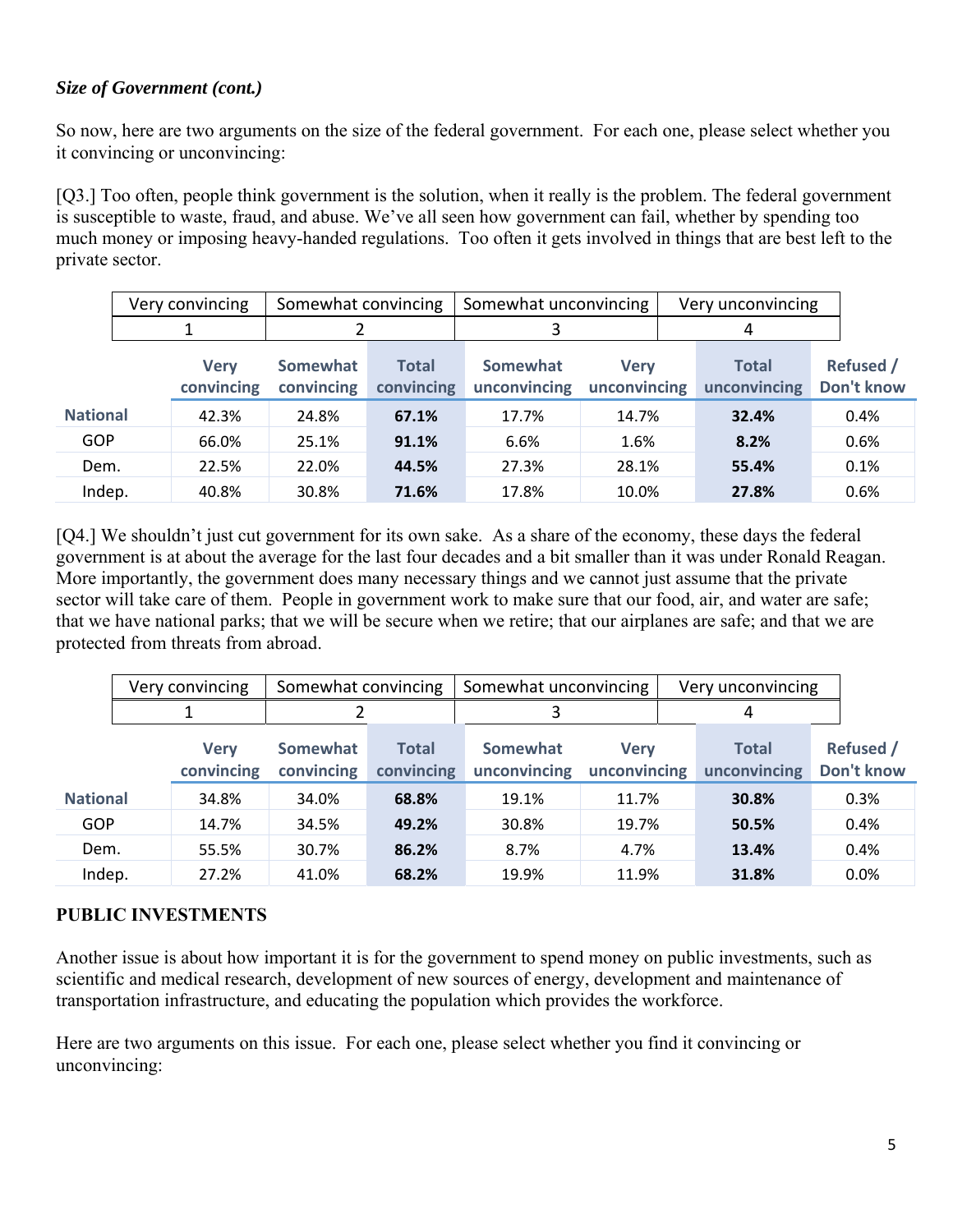[Q5.] When making up a budget, we should be sure to not scrimp on investing in the future, which can bring big returns later on. Investments in scientific discoveries, medical breakthroughs, and new sources of energy, upgrading the work force, and improving our transportation infrastructure are key for America to be prosperous, and to compete with rising nations in the decades to come. We cannot count on corporations seeking short-term profits to provide these public goods. Furthermore, such investments create good jobs in the short run, as well as a higher quality of life in the long run.

|                 | Very convincing |                           | Somewhat convincing    |                            | Somewhat unconvincing           |                             | Very unconvincing            |                                |  |
|-----------------|-----------------|---------------------------|------------------------|----------------------------|---------------------------------|-----------------------------|------------------------------|--------------------------------|--|
|                 |                 |                           |                        |                            |                                 |                             | 4                            |                                |  |
|                 |                 | <b>Verv</b><br>convincing | Somewhat<br>convincing | <b>Total</b><br>convincing | <b>Somewhat</b><br>unconvincing | <b>Verv</b><br>unconvincing | <b>Total</b><br>unconvincing | <b>Refused</b> /<br>Don't know |  |
| <b>National</b> |                 | 37.7%                     | 36.9%                  | 74.6%                      | 19.2%                           | 6.1%                        | 25.3%                        | 0.1%                           |  |
| <b>GOP</b>      |                 | 20.3%                     | 40.8%                  | 61.1%                      | 28.6%                           | 10.3%                       | 38.9%                        | 0.1%                           |  |
| Dem.            |                 | 55.0%                     | 32.3%                  | 87.3%                      | 10.7%                           | 1.8%                        | 12.5%                        | 0.2%                           |  |
| Indep.          |                 | 32.2%                     | 39.9%                  | 72.1%                      | 20.1%                           | 7.7%                        | 27.8%                        | 0.1%                           |  |

[Q6.] Investment in the future is important, but the private sector is much better at it than government. The government is inefficient and wasteful. And when government officials "invest" taxpayers' money they think more about what is good for their short-term political interests than the long-term interests of the country. Thus, there is no coherent and stable plan. Furthermore, when the government spends money on its pet projects, this pulls capital away from the private sector; those resources would be better left free for the natural innovation that responds to market demand.

|                 | Very convincing |                           | Somewhat convincing    |                            | Somewhat unconvincing    |                             |   | Very unconvincing            |  |                                |
|-----------------|-----------------|---------------------------|------------------------|----------------------------|--------------------------|-----------------------------|---|------------------------------|--|--------------------------------|
|                 |                 |                           |                        |                            | 3                        |                             | 4 |                              |  |                                |
|                 |                 | <b>Verv</b><br>convincing | Somewhat<br>convincing | <b>Total</b><br>convincing | Somewhat<br>unconvincing | <b>Verv</b><br>unconvincing |   | <b>Total</b><br>unconvincing |  | <b>Refused</b> /<br>Don't know |
| <b>National</b> |                 | 31.8%                     | 30.5%                  | 62.3%                      | 23.4%                    | 13.8%                       |   | 37.2%                        |  | 0.5%                           |
| <b>GOP</b>      |                 | 51.0%                     | 33.9%                  | 84.9%                      | 13.4%                    | 1.7%                        |   | 15.1%                        |  | 0.1%                           |
| Dem.            |                 | 16.4%                     | 25.6%                  | 42.0%                      | 33.0%                    | 24.4%                       |   | 57.4%                        |  | 0.5%                           |
| Indep.          |                 | 29.0%                     | 35.0%                  | 64.0%                      | 21.3%                    | 13.3%                       |   | 34.6%                        |  | 1.4%                           |

#### **DISCRETIONARY SPENDING**

Now, as we mentioned at the beginning, you will work with the spending in the Discretionary Budget ‐‐items whose amounts Congress considers and adjusts each year.

Then you will work with the taxes that make up the government's general revenues—those revenues that Congress can vote to use for any purpose.

Presented below is the authorized budget for the year 2017 for 31 major areas of the Discretionary Budget.

For each area of government spending, please enter your recommended amounts, adjusting it up or down or leaving it the same.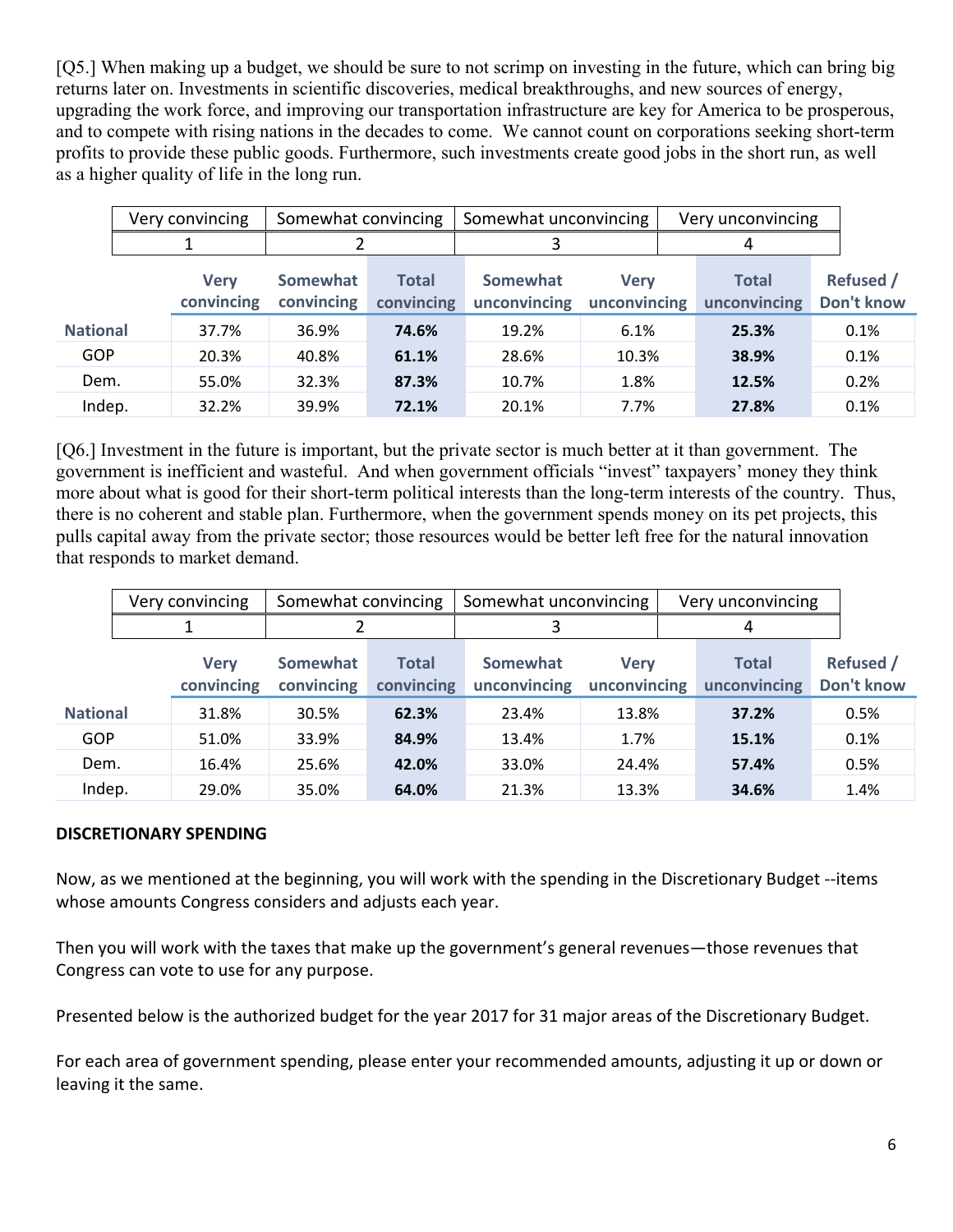In the box on the side, you will see the estimated deficits for 2017. As you go along you will see the effect of the changes you make on the deficit. Every time you increase spending, the deficit will go up. Every time you reduce spending, the deficit will go down. If you would recommend eliminating spending for one area, you must enter "0" for that spending item.

Later you will also have the opportunity to make changes in revenues or taxes. This too can increase or decrease the deficit.

You are not required to eliminate the deficit. You should make the budget that you think is best.

**Note:** Except where footnoted, when the Median response varies from the presented amount this means a majority of respondents (i.e. 50.1% or more) endorsed that amount of change or more. When the Median response does not vary from the presented amount, this means that a majority of respondents either endorsed that amount or, more often, there was not a majority for either increasing or decreasing the presented amount.

### **[Q7.] Transportation:**

[Q7a.] Highways: building and maintaining interstate highways; implementing safety standards (\$69B).

|                 | <b>Median</b> | <b>Decrease</b> | Keep same | <b>Increase</b> | Refused /<br>Don't know |
|-----------------|---------------|-----------------|-----------|-----------------|-------------------------|
| <b>National</b> | 69            | 40.6%           | 14.3%     | 41.1%           | 4.1%                    |
| GOP             | 69            | 42.9%           | 14.2%     | 38.2%           | 4.7%                    |
| Dem.            | 69            | 38.5%           | 14.1%     | 43.5%           | 3.9%                    |
| Indep.          | 69            | 40.7%           | 14.8%     | 41.3%           | 3.2%                    |

[Q7b.] Air travel and railroads: maintaining and administering airports and railways; air traffic control; implementing safety standards  $(\$27B).<sup>1</sup>$ 

|                 | <b>Median</b> | <b>Decrease</b> | Keep same | <b>Increase</b> | <b>Refused</b> /<br>Don't know |
|-----------------|---------------|-----------------|-----------|-----------------|--------------------------------|
| <b>National</b> | 27            | 43.6%           | 21.7%     | 30.4%           | 4.2%                           |
| GOP             | 25            | 52.9%           | 19.0%     | 22.8%           | 5.3%                           |
| Dem.            | 27            | 34.2%           | 25.5%     | 36.8%           | 3.6%                           |
| Indep.          | 26            | 47.0%           | 18.3%     | 31.0%           | 3.6%                           |

[Q7c.] Mass transit: maintaining Amtrak, developing and maintaining intercity high‐speed rail, implementing safety standards (\$19B).<sup>2</sup>

|                 | <b>Median</b> | <b>Decrease</b> | Keep same | <b>Increase</b> | <b>Refused</b><br>Don't know |
|-----------------|---------------|-----------------|-----------|-----------------|------------------------------|
| <b>National</b> | 19            | 40.8%           | 14.7%     | 40.9%           | 3.6%                         |
| GOP             | 17            | 54.0%           | 14.2%     | 27.6%           | 4.1%                         |
| Dem.            | 20            | 27.1%           | 15.4%     | 54.1%           | 3.4%                         |

  $1$  Q7b. Only 49.8% of Republicans chose to cut spending to at least \$25B, while a 52.9% majority of Republicans chose to cut spending to at least \$26B.

 $^2$  Q7c. Only 48.7% of Republicans chose to cut spending to at least \$17B, while a 54% majority of Republicans chose to cut spending to at least \$18B.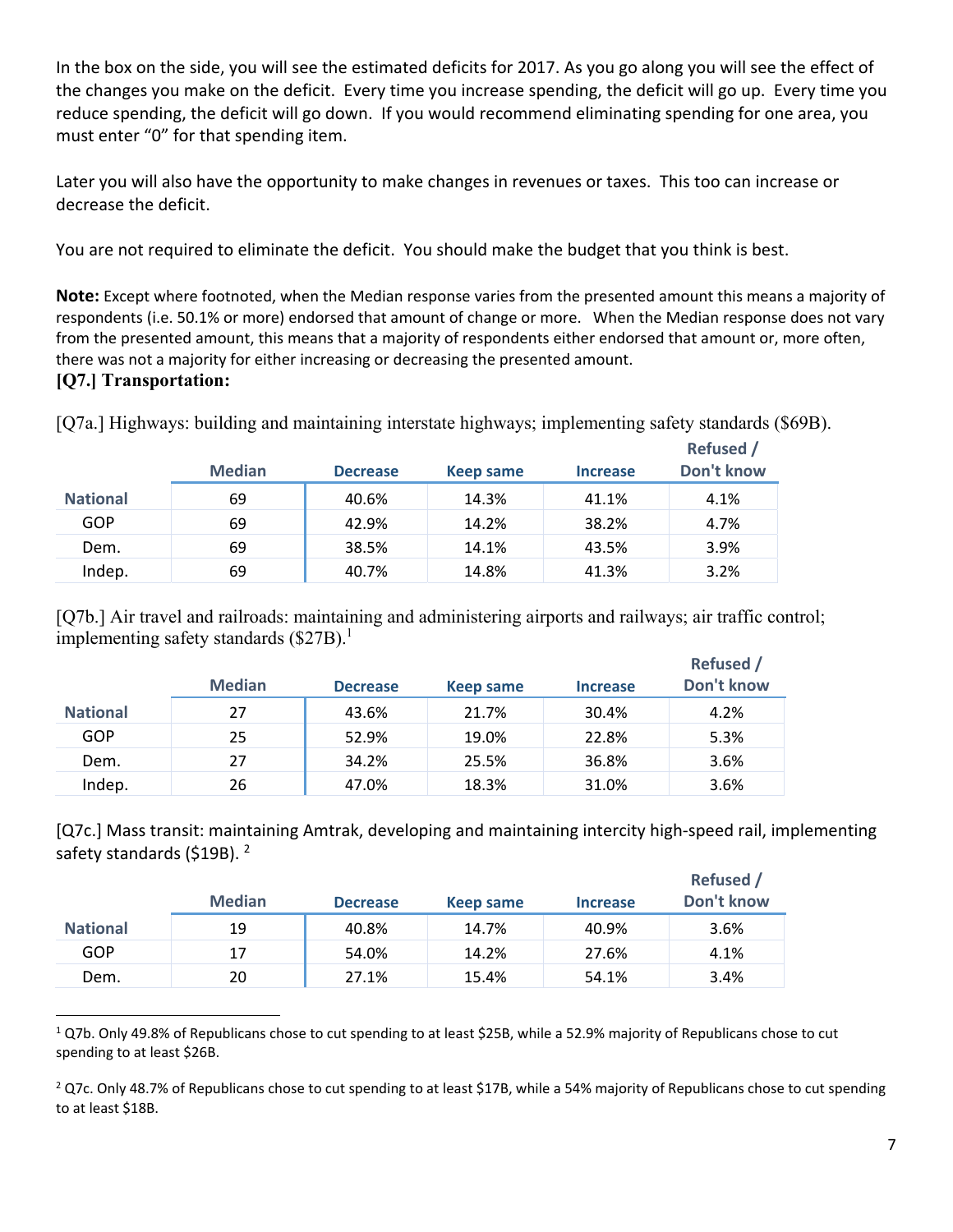| Indep.<br>. .<br>--<br>-- | 1%.د<br>46 | ∡3.8% | $1.1\%$ | 2.9% |
|---------------------------|------------|-------|---------|------|
|---------------------------|------------|-------|---------|------|

#### **[Q8.] Federal Administration of Justice**

[Q8a.] Enforcement of federal laws (FBI, ATF); federal court system for crimes under federal law, primarily drug trafficking, plus fraud and certain violent crimes (\$31B).

|                 | <b>Median</b> | <b>Decrease</b> | Keep same | <b>Increase</b> | <b>Refused</b> /<br>Don't know |
|-----------------|---------------|-----------------|-----------|-----------------|--------------------------------|
| <b>National</b> | 30            | 59.7%           | 18.2%     | 18.0%           | 4.1%                           |
| GOP             | 30            | 55.3%           | 20.3%     | 19.9%           | 4.5%                           |
| Dem.            | 30            | 60.9%           | 19.5%     | 15.5%           | 4.1%                           |
| Indep.          | 29            | 65.7%           | 11.2%     | 19.9%           | 3.2%                           |

[Q8b.] Federal prison system: building and running prisons, managing parole and re-entry supervision (\$7B).

|                 | <b>Median</b> | <b>Decrease</b> | Keep same | <b>Increase</b> | <b>Refused</b> /<br>Don't know |
|-----------------|---------------|-----------------|-----------|-----------------|--------------------------------|
| <b>National</b> |               | 35.9%           | 27.7%     | 32.4%           | 3.9%                           |
| GOP             |               | 34.3%           | 29.8%     | 31.5%           | 4.4%                           |
| Dem.            |               | 35.6%           | 27.4%     | 33.1%           | 3.9%                           |
| Indep.          |               | 39.8%           | 24.3%     | 32.6%           | 3.3%                           |

**[**Q9.] Space Program (NASA): Space probes; the space shuttle, international space station; study of Earth from space  $( $\xi$ 19B)<sup>3</sup>$ 

**Refused 19** 

|                 | <b>Median</b> | <b>Decrease</b> | Keep same | <b>Increase</b> | <b>Refused</b> /<br>Don't know |
|-----------------|---------------|-----------------|-----------|-----------------|--------------------------------|
| <b>National</b> | 15            | 55.1%           | 12.9%     | 27.9%           | 4.1%                           |
| GOP             | 15            | 63.7%           | 9.8%      | 21.6%           | 4.9%                           |
| Dem.            | 18            | 48.5%           | 15.3%     | 32.7%           | 3.6%                           |
| Indep.          | 15            | 52.9%           | 13.8%     | 29.8%           | 3.6%                           |

[Q10.] Science: Support for basic and applied research in biology, computers, engineering, earth sciences, economics, energy, etc. (\$14B)<sup>4</sup>

|                 | <b>Median</b> | <b>Decrease</b> | Keep same | <b>Increase</b> | <b>Refused</b> /<br>Don't know |
|-----------------|---------------|-----------------|-----------|-----------------|--------------------------------|
| <b>National</b> | 14            | 43.3%           | 14.6%     | 38.5%           | 3.6%                           |
| GOP             | 10            | 62.6%           | 11.8%     | 21.4%           | 4.2%                           |
| Dem.            | 15            | 27.3%           | 16.1%     | 53.3%           | 3.2%                           |
| Indep.          | 14            | 41.6%           | 16.6%     | 38.5%           | 3.4%                           |

<sup>&</sup>lt;sup>3</sup> Only 48.5% overall chose to cut spending to at least \$15B, while overall a 50.7% majority chose to cut spending to at least \$17B. Among Democrats, 48.5% chose to cut spending to at least 18B and a 51.5% majority chose not to cut spending; Among Independents, 47.5% chose to cut spending to at least \$15B, while a 52.9% majority chose to cut spending to at least \$18B; Only 57.3% of Republicans chose to cut spending to \$15B.

<sup>&</sup>lt;sup>4</sup> Q10. Only 52.4% of Republicans chose to increase spending to at least \$5B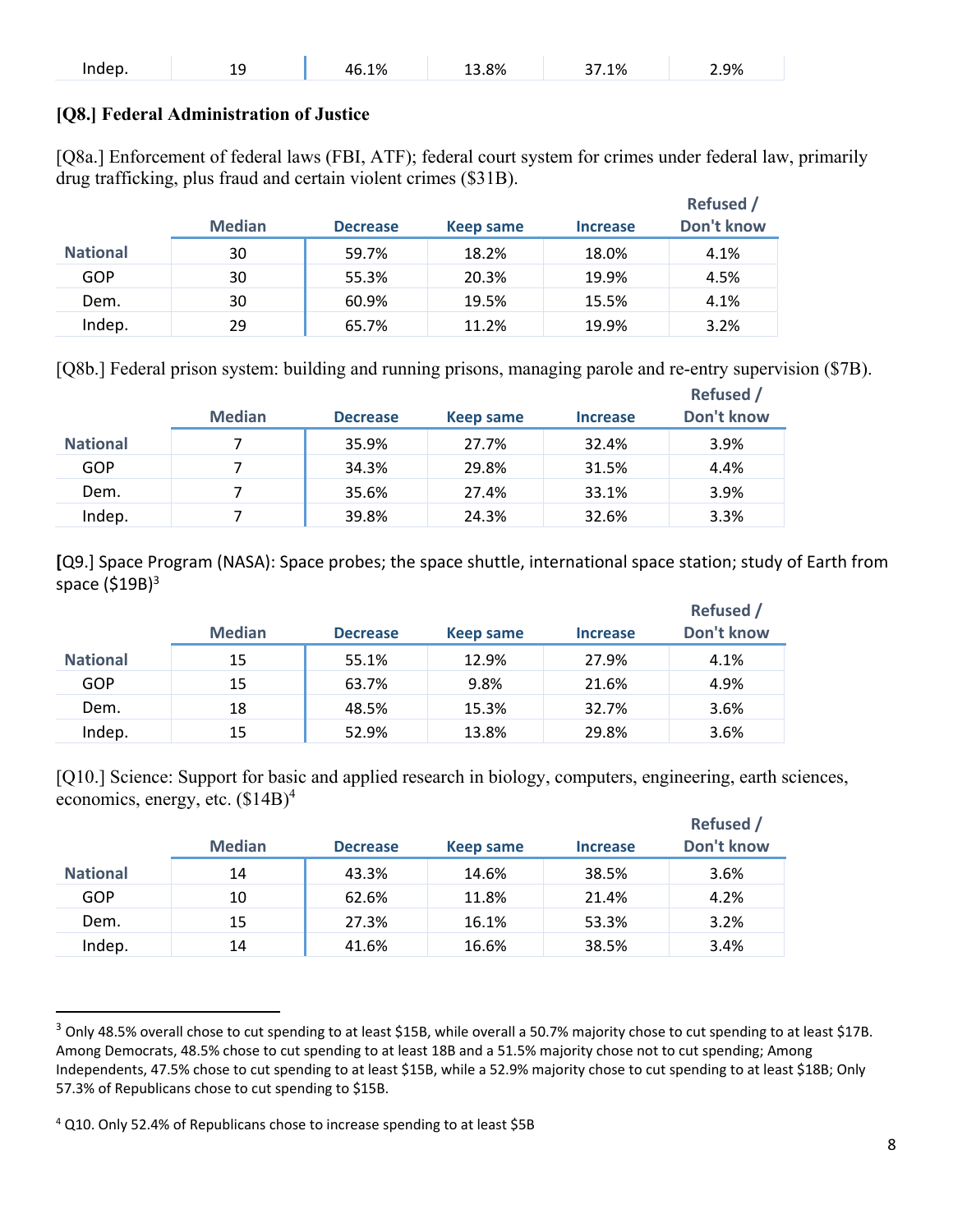[Q11.] Medical research: Research on: various physical and mental diseases, child health, aging, mapping of human DNA (\$35B)<sup>5</sup>

|                 | <b>Median</b> | <b>Decrease</b> | Keep same | <b>Increase</b> | <b>Refused</b> /<br>Don't know |
|-----------------|---------------|-----------------|-----------|-----------------|--------------------------------|
| <b>National</b> | 33            | 48.8%           | 21.9%     | 25.3%           | 4.0%                           |
| GOP             | 30            | 67.8%           | 15.6%     | 12.7%           | 3.9%                           |
| Dem.            | 35            | 30.8%           | 28.6%     | 36.3%           | 4.3%                           |
| Indep.          | 30            | 52.6%           | 19.2%     | 24.7%           | 3.5%                           |

[Q12a.] Humanitarian assistance: Food aid to malnourished people, assistance in the event of disasters, aid to refugees from political conflict (\$5B)<sup>6</sup>

|                 | <b>Median</b> | <b>Decrease</b> | Keep same | <b>Increase</b> | <b>Refused /</b><br>Don't know |
|-----------------|---------------|-----------------|-----------|-----------------|--------------------------------|
| <b>National</b> | 5             | 31.5%           | 32.9%     | 31.9%           | 3.7%                           |
| GOP             | 4             | 46.6%           | 34.5%     | 14.5%           | 4.4%                           |
| Dem.            | 5             | 18.1%           | 33.0%     | 45.3%           | 3.6%                           |
| Indep.          |               | 32.6%           | 29.3%     | 35.6%           | 2.5%                           |

[Q12b.] Development assistance: Aid to people in poverty to help them develop economically; providing loans, training, technology; the Peace Corps  $(511B)^7$ 

|                 | <b>Median</b> | <b>Decrease</b> | <b>Keep same</b> | <b>Increase</b> | Refused /<br>Don't know |
|-----------------|---------------|-----------------|------------------|-----------------|-------------------------|
| <b>National</b> | 10            | 61.2%           | 13.6%            | 21.5%           | 3.7%                    |
| GOP             | 6             | 82.3%           | 7.1%             | 6.7%            | 4.0%                    |
| Dem.            | 11            | 41.0%           | 20.9%            | 34.2%           | 3.9%                    |
| Indep.          | 10            | 65.8%           | 9.6%             | 21.8%           | 2.9%                    |

[Q12c.] Global Health: Medical aid to people in poor countries, AIDS prevention, child survival, international efforts to prevent pandemics.  $(59B)^8$ 

|                 | <b>Median</b> | <b>Decrease</b> | Keep same | <b>Increase</b> | Refused /<br>Don't know |
|-----------------|---------------|-----------------|-----------|-----------------|-------------------------|
| <b>National</b> |               | 50.4%           | 17.5%     | 28.1%           | 4.0%                    |
| GOP             |               | 72.8%           | 11.5%     | 11.2%           | 4.5%                    |

<sup>&</sup>lt;sup>5</sup> Q11. Only 47.2% overall chose to cut spending to at least \$33B, while a 51.2% majority overall chose not to cut spending. Among Independents, 48% chose to cut spending to at least \$30B, while a 51.1% majority chose to cut spending to at least \$33B. Only 62.1% of Republicans chose to cut spending to at least \$10B

 $^6$  Q12a. Only 46.6% of Republicans chose to cut spending to at least \$4B, while a 53.4% majority of Republicans chose not to cut spending. Only 47.1% of Republicans chose to cut spending to at least \$6B, while a 50.6% majority of Republicans chose to cut spending to at least \$7B.

 $^7$  Q12b. Only 47.1% of Republicans chose to cut spending to at least 6B, while a 50.6% majority of Republicans chose to cut spending to at least \$7B.

<sup>&</sup>lt;sup>8</sup> Q12c. Only 51.9% of Republicans chose to cut spending to at least \$5B.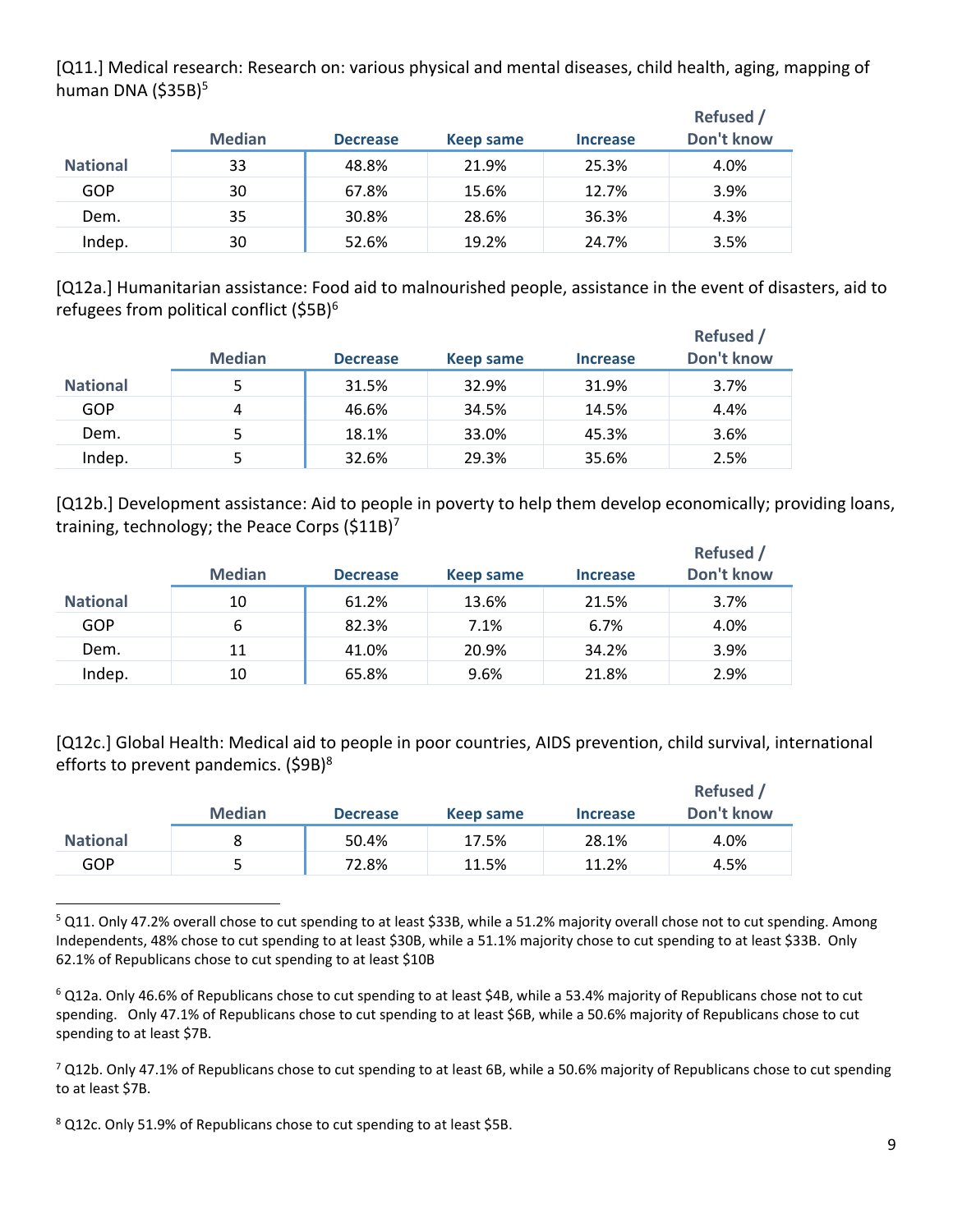| Dem.   | 32.2% | 22.8% | 41.0% | 4.0% |
|--------|-------|-------|-------|------|
| Indep. | 48.0% | 17.0% | 32.2% | 2.8% |

[Q12d.] Economic Support Fund: Economic development aid to countries of strategic concern to the U.S. such as Afghanistan, Pakistan, and Egypt (\$6B).<sup>9</sup>

|                 | <b>Median</b> | <b>Decrease</b> | Keep same | <b>Increase</b> | Refused /<br>Don't know |
|-----------------|---------------|-----------------|-----------|-----------------|-------------------------|
| <b>National</b> | 5             | 67.1%           | 16.6%     | 12.5%           | 3.9%                    |
| GOP             | 4             | 81.4%           | 9.9%      | 4.5%            | 4.2%                    |
| Dem.            | 5             | 54.1%           | 24.0%     | 18.1%           | 3.8%                    |
| Indep.          | 4             | 68.6%           | 12.7%     | 15.4%           | 3.3%                    |

[Q12e.] Military Aid: For countries of strategic interest to the U.S, primarily military equipment and weapons, approximately one‐third to Israel (\$6B).

|                 | <b>Median</b> | <b>Decrease</b> | Keep same | <b>Increase</b> | Refused /<br>Don't know |
|-----------------|---------------|-----------------|-----------|-----------------|-------------------------|
| <b>National</b> | 5             | 57.0%           | 20.9%     | 18.0%           | 4.0%                    |
| GOP             | 5             | 56.4%           | 20.6%     | 18.5%           | 4.5%                    |
| Dem.            | 5             | 55.8%           | 21.2%     | 19.1%           | 3.9%                    |
| Indep.          | 5             | 61.1%           | 20.9%     | 14.6%           | 3.4%                    |

[Q13.] State Department: To manage US diplomatic and economic relations with other countries, deal with international conflicts, maintain embassies.  $(512B)^{10}$ 

|                 | <b>Median</b> | <b>Decrease</b> | Keep same | <b>Increase</b> | Refused /<br>Don't know |
|-----------------|---------------|-----------------|-----------|-----------------|-------------------------|
| <b>National</b> | 10            | 54.8%           | 22.1%     | 19.1%           | 4.0%                    |
| GOP             | 10            | 69.5%           | 15.9%     | 9.7%            | 4.9%                    |
| Dem.            | 12            | 42.8%           | 26.7%     | 26.9%           | 3.6%                    |
| Indep.          | 10            | 53.1%           | 23.7%     | 19.7%           | 3.5%                    |

[Q14.] International Organizations: United Nations, UN peacekeeping and other international organizations to deal with health, nuclear proliferation etc.  $(S4B)^{11}$ 

|                 | <b>Median</b> | <b>Decrease</b> | Keep same | <b>Increase</b> | <b>Refused</b> /<br>Don't know |
|-----------------|---------------|-----------------|-----------|-----------------|--------------------------------|
| <b>National</b> | 4             | 41.6%           | 27.2%     | 27.9%           | 3.3%                           |
| GOP             |               | 64.3%           | 18.3%     | 13.9%           | 3.5%                           |
| Dem.            | 4             | 22.2%           | 34.6%     | 40.1%           | 3.1%                           |
| Indep.          | 4             | 41.4%           | 27.7%     | 27.6%           | 3.4%                           |

<sup>&</sup>lt;sup>9</sup> Q12d. Only 56.7% of Republicans chose to cut spending to at least \$4B

<sup>&</sup>lt;sup>10</sup> Q13. Only 51.8% overall chose to cut spending to at least \$10B as did 65.9% of Republicans and 50.1% of Independents.

<sup>&</sup>lt;sup>11</sup> Q14. Only 51.6% of Republicans chose to cut spending to at least \$2B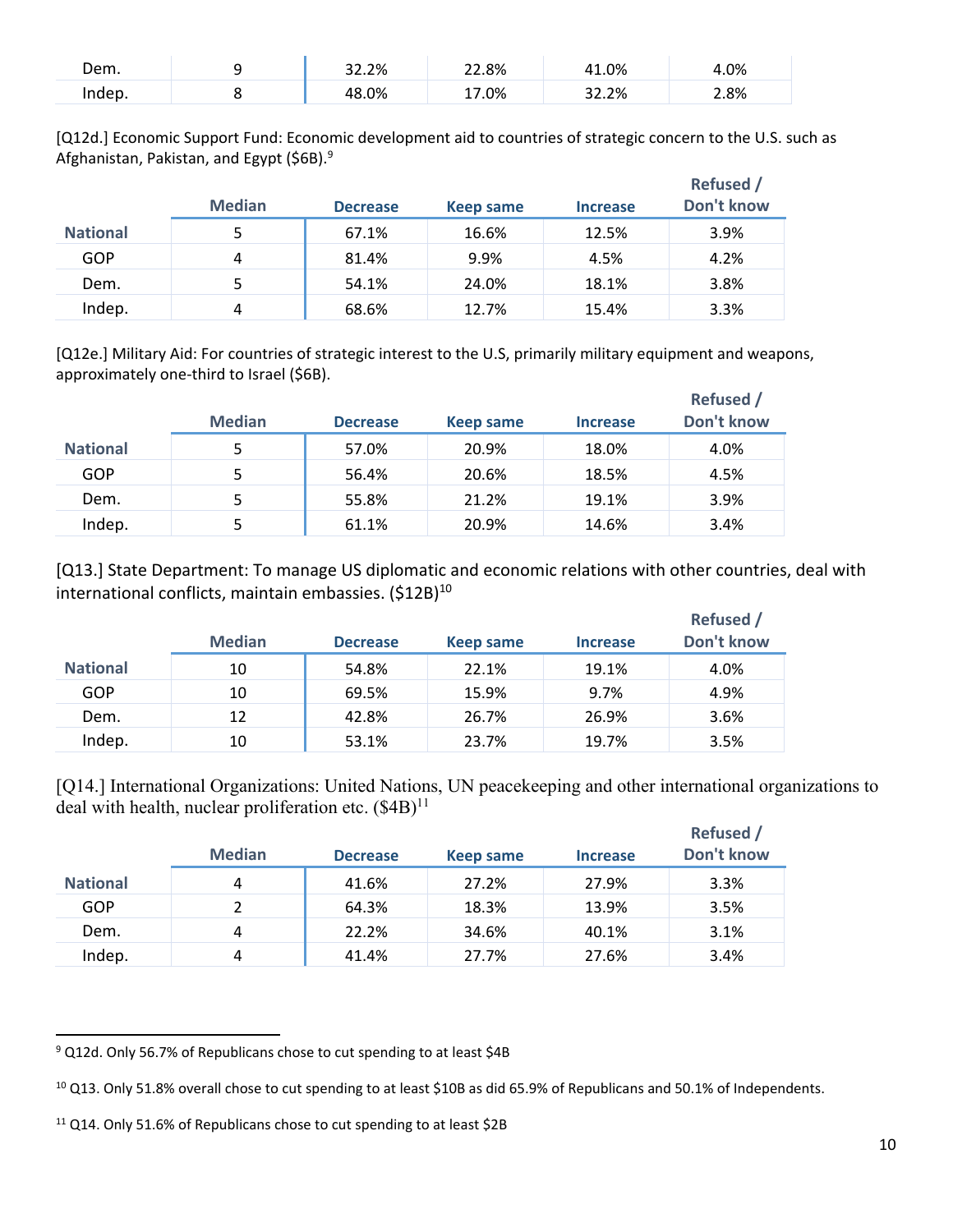#### **[Q15.] Environment and natural resources**

[Q15a.] Land management: oversight of livestock grazing, mining, drilling and solar energy on public lands; wildlife protection; firefighting; protection of wetlands, water conservation  $(\$20B)$ .<sup>12</sup>

|                 | <b>Median</b> | <b>Decrease</b> | Keep same | <b>Increase</b> | <b>Refused</b> /<br>Don't know |
|-----------------|---------------|-----------------|-----------|-----------------|--------------------------------|
| <b>National</b> | 20            | 46.9%           | 29.6%     | 20.5%           | 3.0%                           |
| GOP             | 15            | 64.1%           | 22.4%     | 9.3%            | 4.2%                           |
| Dem.            | 20            | 31.7%           | 36.6%     | 29.6%           | 2.2%                           |
| Indep.          | 19            | 47.7%           | 27.9%     | 21.7%           | 2.6%                           |

[Q15b.] Pollution control: monitoring pollution of air, water, and soil; enforcing regulations; cleaning up pollution and hazardous waste sites. (\$9B)

|                 | <b>Median</b> | <b>Decrease</b> | Keep same | <b>Increase</b> | Refused /<br>Don't know |
|-----------------|---------------|-----------------|-----------|-----------------|-------------------------|
| <b>National</b> | 9             | 32.3%           | 16.5%     | 48.0%           | 3.2%                    |
| GOP             | 8             | 54.6%           | 15.5%     | 25.2%           | 4.6%                    |
| Dem.            | 10            | 14.5%           | 17.3%     | 65.9%           | 2.3%                    |
| Indep.          | 10            | 28.6%           | 16.8%     | 52.0%           | 2.6%                    |

[Q16.] Housing Programs: for the elderly and people with low incomes (\$48B)<sup>13</sup>

|                 | <b>Median</b> | <b>Decrease</b> | Keep same | <b>Increase</b> | <b>Refused</b> /<br>Don't know |
|-----------------|---------------|-----------------|-----------|-----------------|--------------------------------|
| <b>National</b> | 47            | 46.4%           | 17.0%     | 32.6%           | 3.9%                           |
| GOP             | 40            | 63.2%           | 14.1%     | 17.5%           | 5.2%                           |
| Dem.            | 48            | 31.1%           | 19.6%     | 46.0%           | 3.3%                           |
| Indep.          | 46            | 48.5%           | 16.8%     | 31.9%           | 2.9%                           |

[Q17.] Homeland Security: Border protection, TSA, immigration, and responding to disasters (\$47B)<sup>14</sup>

|                 | <b>Median</b> | <b>Decrease</b> | Keep same | <b>Increase</b> | <b>Refused /</b><br>Don't know |
|-----------------|---------------|-----------------|-----------|-----------------|--------------------------------|
| <b>National</b> | 45            | 51.7%           | 14.9%     | 29.2%           | 4.2%                           |
| GOP             | 47            | 34.5%           | 16.9%     | 43.5%           | 5.1%                           |
| Dem.            | 40            | 64.8%           | 14.2%     | 17.1%           | 3.9%                           |
| Indep.          | 45            | 55.8%           | 12.6%     | 28.3%           | 3.3%                           |

 $^{12}$  Q15a. Only 50.9% of Republicans chose to cut spending to at least \$15B.

<sup>&</sup>lt;sup>13</sup> Q16. Only 46.4% of Republicans chose to cut spending to at least \$40B and 47.7% to cut spending \$44B, while a 59.9% majority of Republicans chose to cut spending to at least \$45B.

<sup>&</sup>lt;sup>14</sup> Q17. Overall 50.7% chose to cut spending to at least \$45B. Only 47.6% of Democrats chose to cut spending to at least \$40B and 49.6% to cut spending to at least \$44B, while a 63.5% majority of Democrats chose to cut spending to at least \$45B.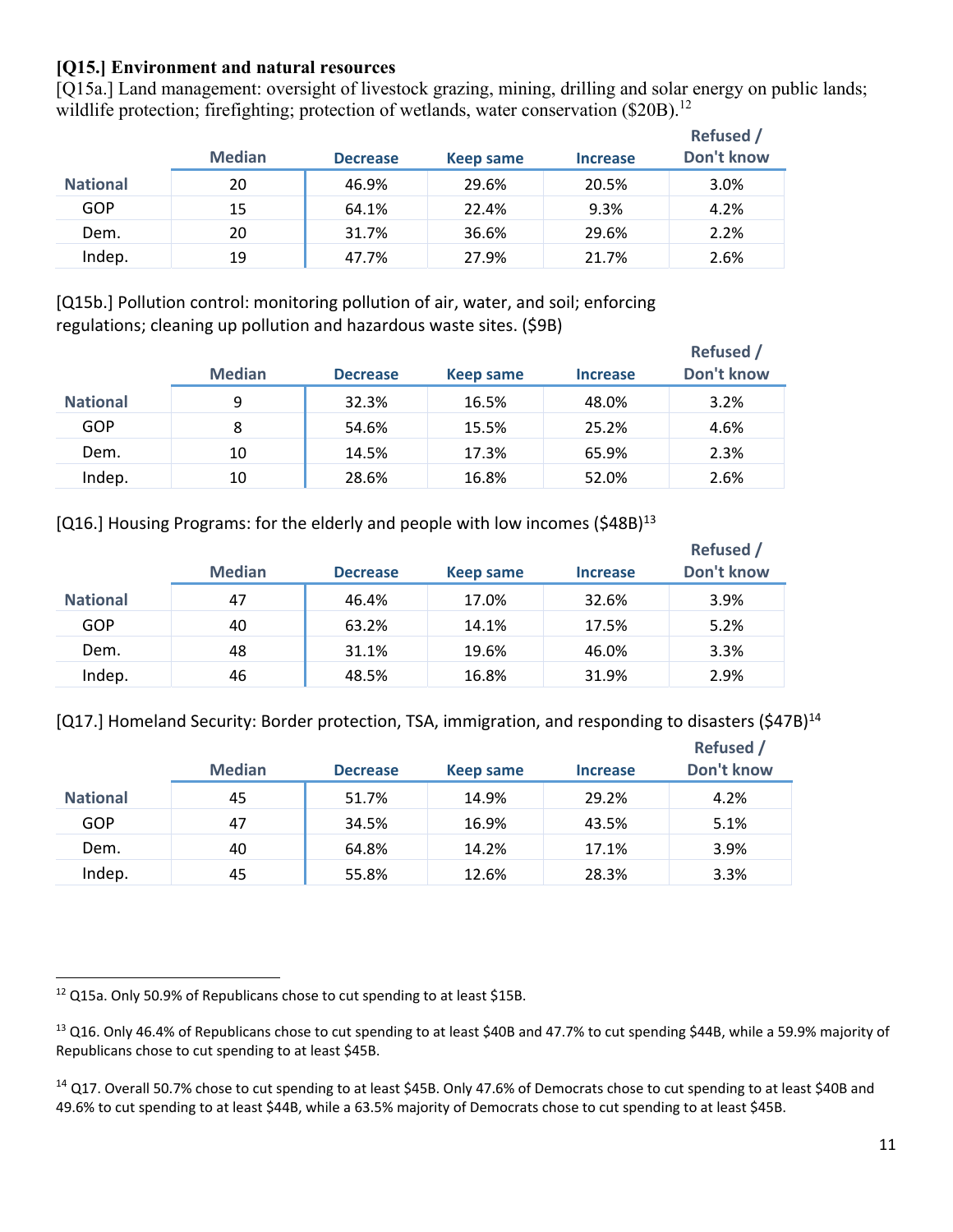[Q18.] Veterans' Benefits: medical care, home loans, and education for veterans (\$179B)

|                 | <b>Median</b> | <b>Decrease</b> | Keep same | <b>Increase</b> | <b>Refused</b> /<br>Don't know |
|-----------------|---------------|-----------------|-----------|-----------------|--------------------------------|
| <b>National</b> | 179           | 34.0%           | 16.0%     | 46.8%           | 3.3%                           |
| GOP             | 179           | 32.2%           | 15.1%     | 48.2%           | 4.5%                           |
| Dem.            | 179           | 34.5%           | 17.4%     | 45.6%           | 2.5%                           |
| Indep.          | 179           | 36.4%           | 14.4%     | 46.5%           | 2.7%                           |

[Q19.] Job training: retraining workers, helping them find jobs  $(\$20B)$ <sup>15</sup>

|                 | <b>Median</b> | <b>Decrease</b> | Keep same | <b>Increase</b> | <b>Refused</b> /<br>Don't know |
|-----------------|---------------|-----------------|-----------|-----------------|--------------------------------|
| <b>National</b> | 20            | 39.5%           | 27.6%     | 29.3%           | 3.6%                           |
| GOP             | 15            | 55.1%           | 25.1%     | 15.8%           | 4.1%                           |
| Dem.            | 20            | 24.9%           | 31.7%     | 40.2%           | 3.1%                           |
| Indep.          | 20            | 42.5%           | 23.2%     | 30.9%           | 3.4%                           |

[Q20.] Energy Conservation/Renewable Energy: Research and development of solar, wind, geothermal, etc.; improving energy efficiency; weatherproofing (\$2B).<sup>16</sup>

|                 | <b>Median</b> | <b>Decrease</b> | Keep same | <b>Increase</b> | <b>Refused</b> /<br>Don't know |
|-----------------|---------------|-----------------|-----------|-----------------|--------------------------------|
| <b>National</b> | 4             | 20.8%           | 20.4%     | 55.3%           | 3.6%                           |
| GOP             | 2             | 38.3%           | 24.7%     | 31.6%           | 5.3%                           |
| Dem.            | 5             | 6.6%            | 18.4%     | 72.8%           | 2.2%                           |
| Indep.          | 5             | 18.7%           | 16.4%     | 61.8%           | 3.0%                           |

[Q21a.] Elementary and secondary education: aiding rural and urban school districts in poor areas, national testing, teacher training  $(535B)^{17}$ 

|                 | <b>Median</b> | <b>Decrease</b> | Keep same | <b>Increase</b> | <b>Refused</b><br>Don't know |
|-----------------|---------------|-----------------|-----------|-----------------|------------------------------|
| <b>National</b> | 35            | 40.7%           | 23.3%     | 32.1%           | 3.9%                         |
| GOP             | 30            | 60.9%           | 18.7%     | 15.4%           | 5.0%                         |
| Dem.            | 35            | 21.6%           | 27.0%     | 47.9%           | 3.5%                         |
| Indep.          | 35            | 44.6%           | 24.1%     | 28.7%           | 2.6%                         |

<sup>15</sup> Q19. Only 46.8% of Republicans chose to cut spending to at least \$15B, while a 53.6% majority of Republicans chose to cut spending to at least \$18B.

<sup>&</sup>lt;sup>16</sup> Q20. Only 58.9% of Democrats chose to increase spending to at least \$5B. Among Independents, 49.6% chose to increase spending to at least \$5B, while a 55.2% majority chose to increase pending to at least \$4B.

<sup>&</sup>lt;sup>17</sup> Q21a. Only 55.2% of Republicans chose to cut spending to at least \$30B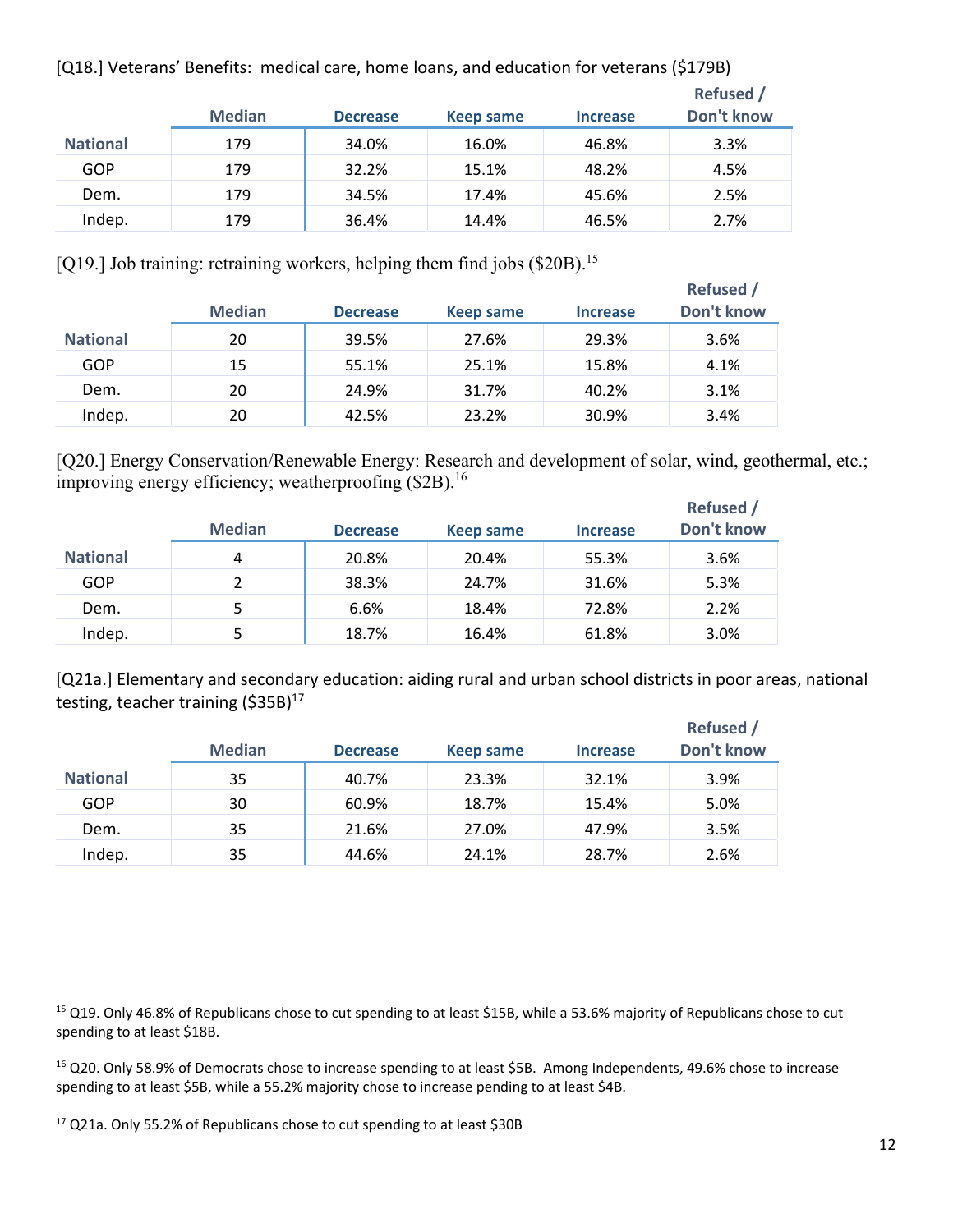#### [Q21b.] Special education for students with disabilities (\$13B)<sup>18</sup>

|                 | <b>Median</b> | <b>Decrease</b> | Keep same | <b>Increase</b> | <b>Refused</b><br>Don't know |
|-----------------|---------------|-----------------|-----------|-----------------|------------------------------|
| <b>National</b> | 13            | 29.0%           | 22.0%     | 44.8%           | 4.2%                         |
| GOP             | 13            | 43.0%           | 21.1%     | 31.2%           | 4.8%                         |
| Dem.            | 15            | 15.9%           | 24.0%     | 56.2%           | 3.9%                         |
| Indep.          | 13            | 31.5%           | 19.1%     | 45.7%           | 3.7%                         |

[Q21c.] Higher education, primarily financial aid for college students; includes Pell Grants (\$32B)<sup>19</sup>

|                 | <b>Median</b> | <b>Decrease</b> | <b>Keep same</b> | Increase | <b>Refused</b> /<br>Don't know |
|-----------------|---------------|-----------------|------------------|----------|--------------------------------|
| <b>National</b> | 30            | 48.4%           | 14.4%            | 33.7%    | 3.6%                           |
| GOP             | 25            | 71.1%           | 9.0%             | 15.8%    | 4.1%                           |
| Dem.            | 33            | 25.6%           | 20.1%            | 50.9%    | 3.4%                           |
| Indep.          | 30            | 55.9%           | 11.7%            | 29.6%    | 2.9%                           |

[Q22a.] Subsidies to small farmers (farms below 500 acres), provided on a regular annual basis (\$5B).

|                 | <b>Median</b> | <b>Decrease</b> | Keep same | <b>Increase</b> | Refused /<br>Don't know |
|-----------------|---------------|-----------------|-----------|-----------------|-------------------------|
| <b>National</b> | 5             | 22.6%           | 34.9%     | 38.6%           | 4.0%                    |
| GOP             | 5             | 27.8%           | 35.5%     | 32.7%           | 4.1%                    |
| Dem.            | 5.            | 16.9%           | 36.6%     | 42.2%           | 4.3%                    |
| Indep.          | 5.            | 25.3%           | 29.7%     | 42.0%           | 2.9%                    |

[Q22b.] Subsidies to agricultural corporations with large farms, and manufacturers of farming equipment and fertilizers  $($15B).<sup>20</sup>$ 

|                 | <b>Median</b> | <b>Decrease</b> | Keep same | <b>Increase</b> | <b>Refused</b> /<br>Don't know |
|-----------------|---------------|-----------------|-----------|-----------------|--------------------------------|
| <b>National</b> | 10            | 71.7%           | 14.6%     | 10.7%           | 3.0%                           |
| GOP             | 10            | 74.4%           | 16.1%     | 6.4%            | 3.1%                           |
| Dem.            | 10            | 70.4%           | 13.7%     | 13.1%           | 2.8%                           |
| Indep.          | 10            | 69.5%           | 13.6%     | 13.8%           | 3.1%                           |

[Q23a.] Regular operations of military forces: purchasing weapons and equipment, developing new weapon systems, support for personnel, maintaining overseas bases  $(\$526B)^{21}$ 

 <sup>18</sup> Q21b. Only 51.2% of Democrats chose to increase spending to at least \$15B

<sup>&</sup>lt;sup>19</sup> Q21c. Only 47.7% overall chose to cut spending to at least \$30B, while a 50.4% majority chose not to cut spending. Meanwhile, 48.8% of Republicans chose to cut spending to at least \$25B, and a 50.3% majority of Republicans chose to cut spending to at least \$28B.

<sup>&</sup>lt;sup>20</sup> Q22b. Only 58% overall chose to cut spending to at least \$10B as did 55.2% of Democrats and 59.8% of Republicans.

 $^{21}$  Q23a. Only 58% overall chose to cut spending to at least \$500B. Only 47.5% of Democrats chose to cut spending to at least \$420B and 48.4% to cut spending to at least \$444B, while a 52.9% majority of Democrats chose to cut spending to at least \$450B; 47.4% of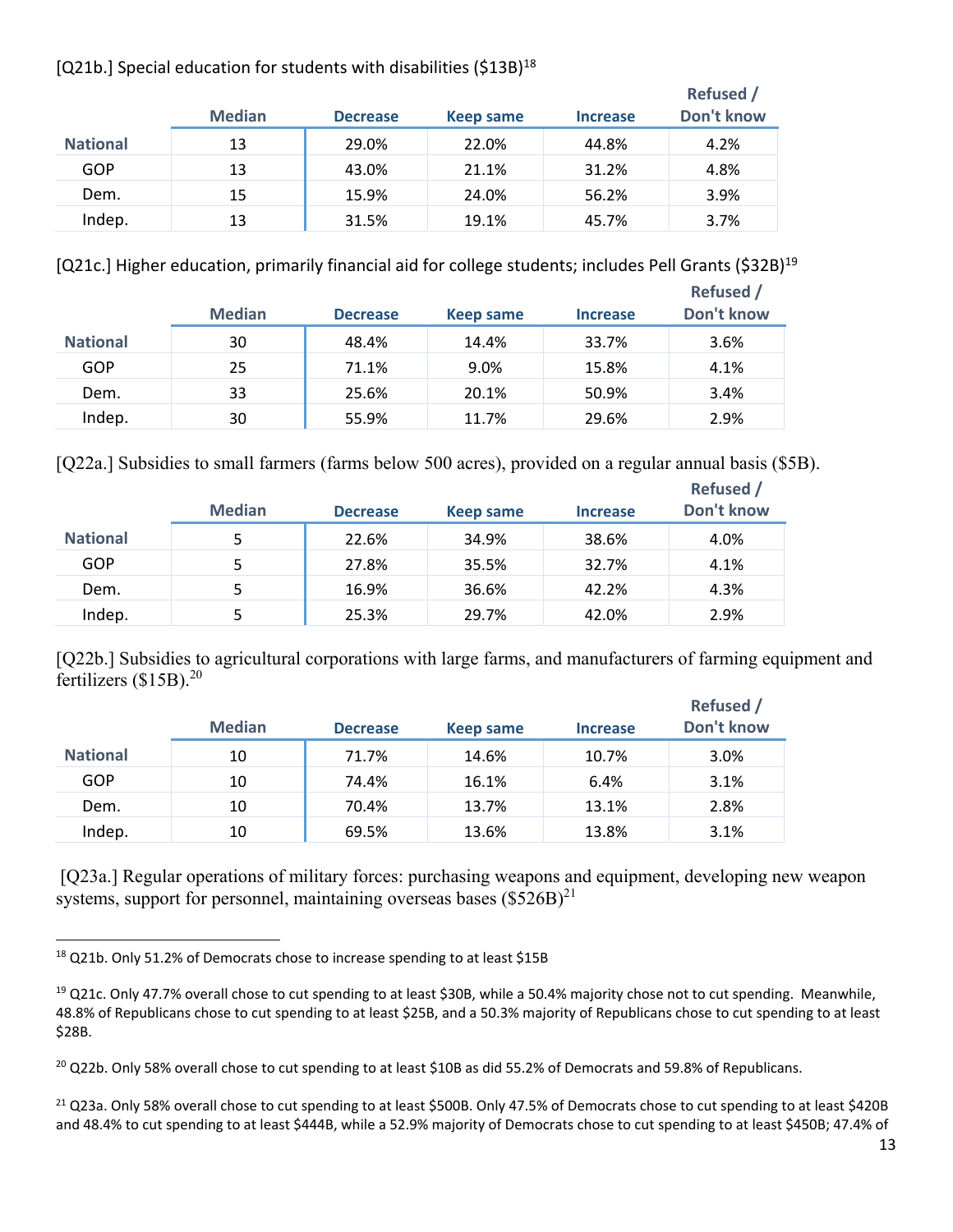|                 | <b>Median</b> | <b>Decrease</b> | <b>Keep same</b> | <b>Increase</b> | <b>Refused</b> /<br>Don't know |
|-----------------|---------------|-----------------|------------------|-----------------|--------------------------------|
| <b>National</b> | 500           | 66.6%           | 10.9%            | 19.0%           | 3.5%                           |
| GOP             | 525           | 47.3%           | 15.4%            | 32.9%           | 4.4%                           |
| Dem.            | 420           | 83.2%           | 8.1%             | 6.0%            | 2.6%                           |
| Indep.          | 475           | 66.4%           | 8.4%             | 21.6%           | 3.6%                           |

[Q23b.] Estimated cost of military operations in Afghanistan and against Islamic State in Iraq (\$65B)<sup>22</sup>

|                 | <b>Median</b> | <b>Decrease</b> | Keep same | <b>Increase</b> | <b>Refused</b> /<br>Don't know |
|-----------------|---------------|-----------------|-----------|-----------------|--------------------------------|
| <b>National</b> | 50            | 67.0%           | 18.5%     | 10.6%           | 3.9%                           |
| GOP             | 60            | 56.5%           | 22.7%     | 16.2%           | 4.6%                           |
| Dem.            | 50            | 73.9%           | 16.5%     | 6.2%            | 3.4%                           |
| Indep.          | 45            | 72.1%           | 14.4%     | 9.6%            | 3.9%                           |

[Q23c.] Intelligence agencies: Gathering and analyzing information collected by spies and satellite systems; includes CIA, NSA, military intelligence  $(\$54B).^{23}$ 

|                 | <b>Median</b> | <b>Decrease</b> | Keep same | <b>Increase</b> | <b>Refused</b> /<br>Don't know |
|-----------------|---------------|-----------------|-----------|-----------------|--------------------------------|
| <b>National</b> | 50            | 58.6%           | 17.5%     | 20.1%           | 3.9%                           |
| GOP             | 50            | 59.2%           | 16.0%     | 20.1%           | 4.7%                           |
| Dem.            | 50            | 57.9%           | 19.0%     | 20.0%           | 3.2%                           |
| Indep.          | 50            | 58.9%           | 17.0%     | 20.2%           | 3.9%                           |

[Q23d.] Nuclear weapons upgrading, maintenance, and safety by the Energy Department (\$20B)

|                 | <b>Median</b> | <b>Decrease</b> | Keep same | <b>Increase</b> | <b>Refused</b> /<br>Don't know |
|-----------------|---------------|-----------------|-----------|-----------------|--------------------------------|
| <b>National</b> | 20            | 41.4%           | 35.4%     | 19.1%           | 4.0%                           |
| GOP             | 20            | 34.6%           | 37.9%     | 23.0%           | 4.5%                           |
| Dem.            | 20            | 45.4%           | 34.6%     | 16.4%           | 3.6%                           |
| Indep.          | 20            | 45.7%           | 32.5%     | 17.6%           | 4.2%                           |

 Republicans chose to cut spending to at least \$525B, and a 52.6% majority of Republicans chose not to cut spending; 47.1% of Independents chose to cut spending to at least \$475B and 48.4% chose to cut spending to at least \$495B, while a 60.6% majority of Independents chose to cut spending to at least \$500B.

<sup>&</sup>lt;sup>22</sup> Q23b. Only 49.7% overall chose to cut spending to at least \$50B, while overall a 50.1% majority chose to cut spending to at least \$52B; Among Independents, 46.5% chose to cut spending to at least \$45B, while a 57.6% majority of Independents chose to cut spending to at least \$50B. Only 55.3% of Democrats chose to cut spending to at least \$50B, while only 53.5% of Republicans chose to cut spending to at least \$60B.

<sup>&</sup>lt;sup>23</sup> Q23c. Only 55.9% overall chose to cut spending to at least \$50B as did 55.8% of Democrats, 56.3% of Republicans and 56.1% of Independents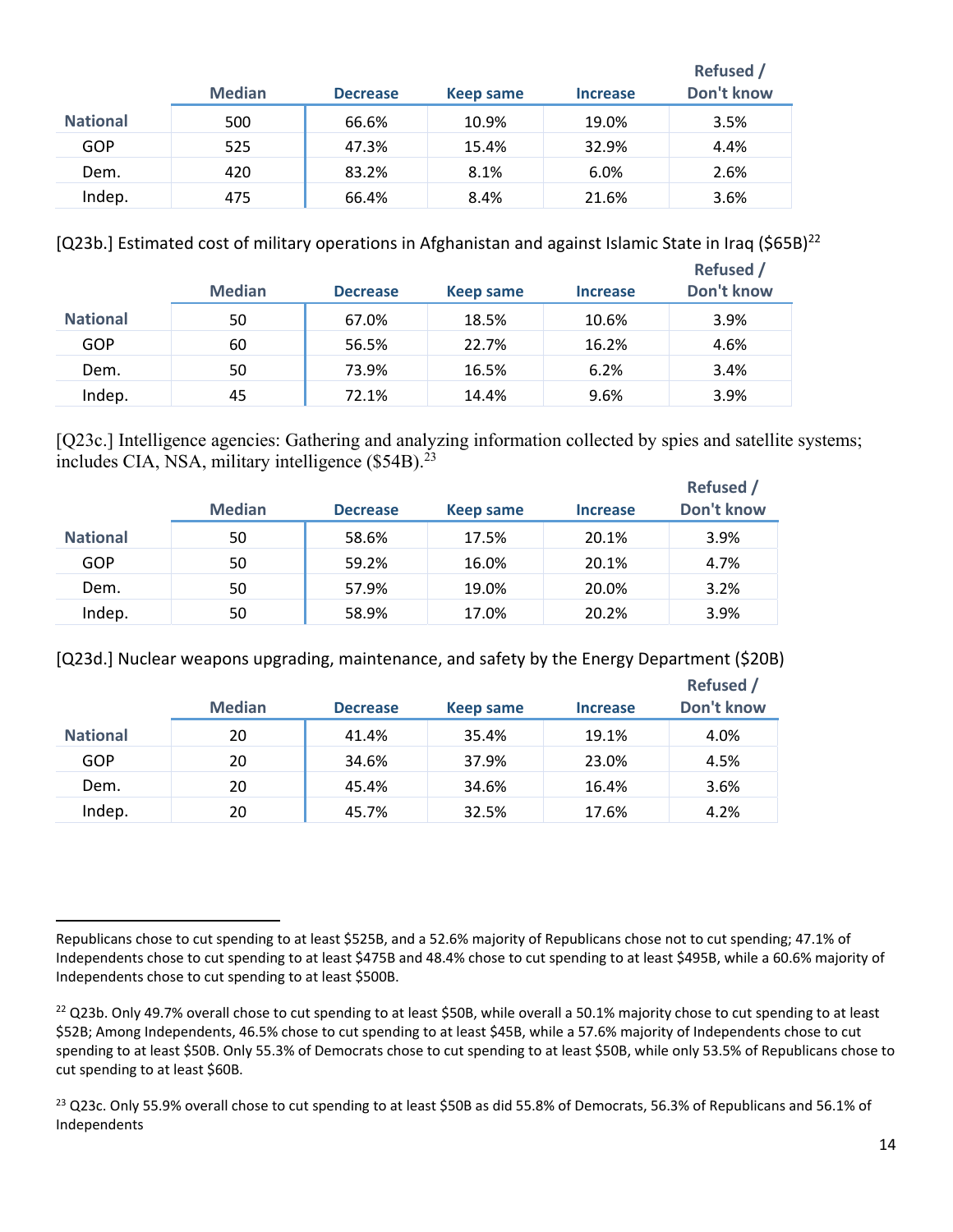#### **REVENUES**

We will now turn to General Revenues or taxes. In a moment you will be able to adjust various forms of taxes.

But first, we would like you to consider some issues about taxes.

The first is a debate on whether it is important to reduce taxes. Here are some arguments on this issue. For each one, please select whether you find it convincing or unconvincing:

[Q24.] For the economy to grow, it is important to reduce tax rates. There have been numerous cases when taxes were cut and the economy grew: under Kennedy in the 1960s, or when capital gains went down in 1997. All across the country businesses are being held back by high taxes from growing and creating more jobs. This makes investors hesitate from investing, because they are not confident they will get a good return. All this dampens the economy. Lower tax rates will energize the economy and free up the natural vitality of our system.

|                 | Very convincing           | Somewhat convincing           |                            | Somewhat unconvincing    |                             | Very unconvincing            |                                |
|-----------------|---------------------------|-------------------------------|----------------------------|--------------------------|-----------------------------|------------------------------|--------------------------------|
|                 |                           |                               |                            |                          |                             | 4                            |                                |
|                 | <b>Very</b><br>convincing | <b>Somewhat</b><br>convincing | <b>Total</b><br>convincing | Somewhat<br>unconvincing | <b>Very</b><br>unconvincing | <b>Total</b><br>unconvincing | <b>Refused</b> /<br>Don't know |
| <b>National</b> | 27.9%                     | 39.3%                         | 67.2%                      | 20.7%                    | 11.5%                       | 32.2%                        | 0.5%                           |
| GOP             | 43.6%                     | 45.2%                         | 88.8%                      | 10.1%                    | 1.0%                        | 11.1%                        | 0.1%                           |
| Dem.            | 14.6%                     | 35.2%                         | 49.8%                      | 28.5%                    | 20.8%                       | 49.3%                        | 0.9%                           |
| Indep.          | 27.7%                     | 36.9%                         | 64.6%                      | 24.0%                    | 11.1%                       | 35.1%                        | 0.4%                           |

[Q25.] We still have a major deficit—it would be unwise and shortsighted to cut taxes, as this would add to the debt. It is a myth that lower taxes necessarily help the economy. In the 1950s and '60s taxes were far higher- yet the economy boomed and was better than at any time since. After 2001, when taxes were cut, the economy did not perform as well as in the 1990s when they were higher. What is most important is that we have a realistic and balanced approach that considers what we really need from government and what taxes are needed to pay for it.

|                 |                           | Very convincing | Somewhat convincing    |                            | Somewhat unconvincing           |                             |  | Very unconvincing            |                                |
|-----------------|---------------------------|-----------------|------------------------|----------------------------|---------------------------------|-----------------------------|--|------------------------------|--------------------------------|
|                 |                           |                 |                        |                            |                                 |                             |  | 4                            |                                |
|                 | <b>Very</b><br>convincing |                 | Somewhat<br>convincing | <b>Total</b><br>convincing | <b>Somewhat</b><br>unconvincing | <b>Very</b><br>unconvincing |  | <b>Total</b><br>unconvincing | <b>Refused /</b><br>Don't know |
| <b>National</b> |                           | 28.0%           | 39.1%                  | 67.1%                      | 23.2%                           | 9.2%                        |  | 32.4%                        | 0.5%                           |
| <b>GOP</b>      |                           | 15.1%           | 36.3%                  | 51.4%                      | 31.2%                           | 17.1%                       |  | 48.3%                        | 0.3%                           |
| Dem.            |                           | 41.6%           | 40.1%                  | 81.7%                      | 15.3%                           | 2.4%                        |  | 17.7%                        | 0.5%                           |
| Indep.          |                           | 22.0%           | 42.6%                  | 64.6%                      | 25.4%                           | 9.1%                        |  | 34.5%                        | 0.9%                           |

Another debate is about what the income tax rate should be for people with very high incomes.

Here are two arguments on this issue. For each one, please select whether you find it convincing or unconvincing: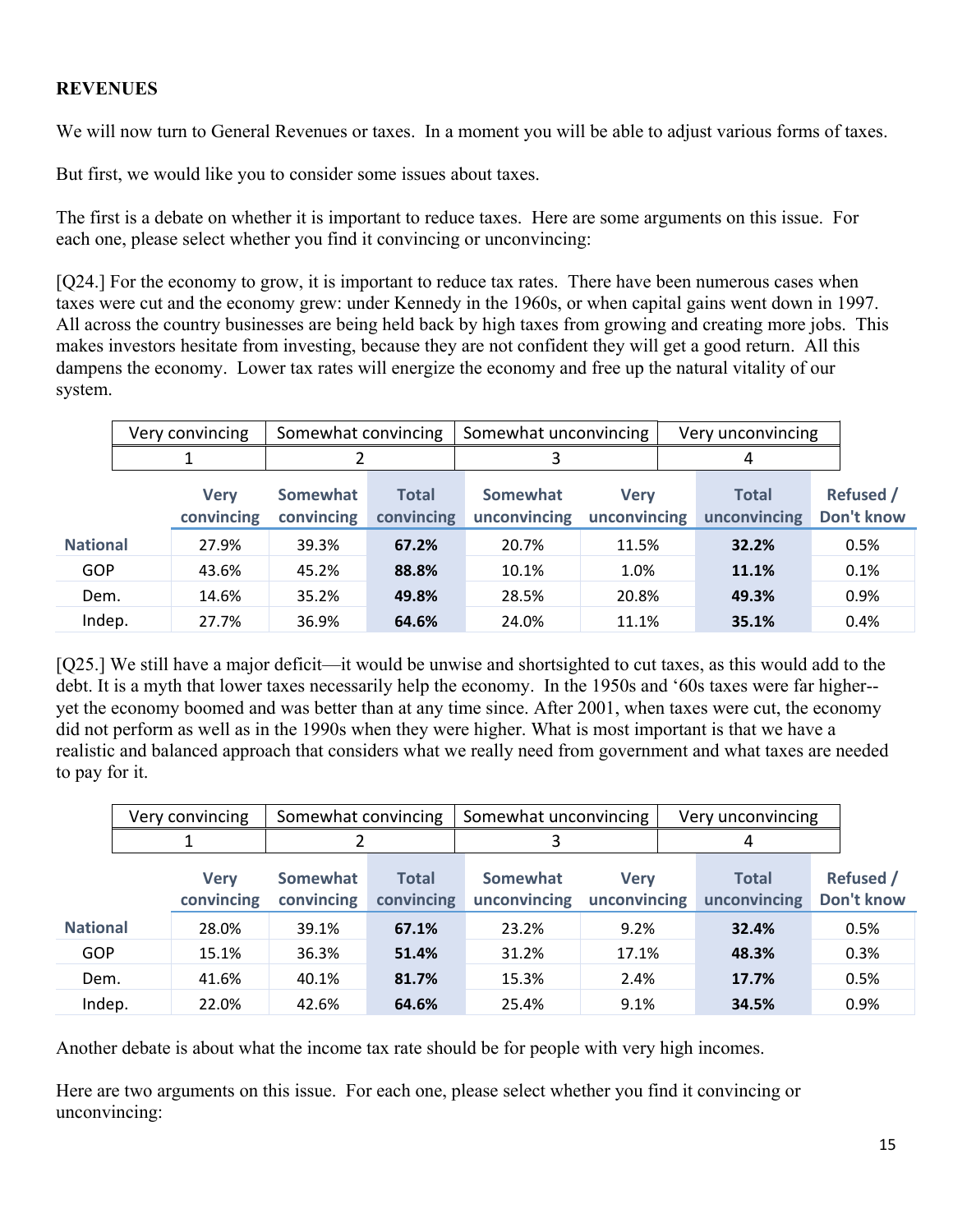[Q26.] Over the last several decades, the wealth of most Americans has barely grown at all, even though Americans workers have become far more productive. Meanwhile, the wealth of the people in the top brackets has grown by leaps and bounds, so that the top 1% now has more wealth than the entire bottom 80%. A key reason is that taxes on upper incomes have been cut and are far lower than they were just decades ago, as well as being lower than they are in most developed democracies. It's great that the wealthy have succeeded, but it is only fair that they pay their share--and they can afford it.

|                 |                           | Very convincing | Somewhat convincing    |                            | Somewhat unconvincing    |                             | Very unconvincing            |                         |  |
|-----------------|---------------------------|-----------------|------------------------|----------------------------|--------------------------|-----------------------------|------------------------------|-------------------------|--|
|                 |                           |                 |                        |                            |                          |                             | 4                            |                         |  |
|                 | <b>Very</b><br>convincing |                 | Somewhat<br>convincing | <b>Total</b><br>convincing | Somewhat<br>unconvincing | <b>Verv</b><br>unconvincing | <b>Total</b><br>unconvincing | Refused /<br>Don't know |  |
| <b>National</b> |                           | 55.8%           | 23.8%                  | 79.6%                      | 11.1%                    | 8.3%                        | 19.4%                        | 0.9%                    |  |
| GOP             |                           | 33.7%           | 28.8%                  | 62.5%                      | 19.4%                    | 16.9%                       | 36.3%                        | 1.2%                    |  |
| Dem.            |                           | 76.2%           | 16.9%                  | 93.1%                      | 4.2%                     | 1.9%                        | 6.1%                         | 0.7%                    |  |
| Indep.          |                           | 52.8%           | 29.8%                  | 82.6%                      | 10.5%                    | 6.1%                        | 16.6%                        | 0.8%                    |  |

[Q27.] The people at the top already pay a lot. In reality, the one in ten who are best off are paying two-thirds of the amount the federal government collects in income tax--and the top tax rate already went up in 2013. Furthermore, people with high incomes play an important role in the economy. Because they are the ones that have amassed capital, they can take the risk to create new businesses that hire people. With the economy still recovering, this is no time to pursue more 'soak the rich' policies. We want to encourage them to invest and create jobs.

|                 | Very convincing                                            | Somewhat convincing |                            | Somewhat unconvincing                                   |       | Very unconvincing            |                                |
|-----------------|------------------------------------------------------------|---------------------|----------------------------|---------------------------------------------------------|-------|------------------------------|--------------------------------|
|                 |                                                            |                     |                            |                                                         |       | 4                            |                                |
|                 | <b>Somewhat</b><br><b>Verv</b><br>convincing<br>convincing |                     | <b>Total</b><br>convincing | Somewhat<br><b>Verv</b><br>unconvincing<br>unconvincing |       | <b>Total</b><br>unconvincing | <b>Refused</b> /<br>Don't know |
| <b>National</b> | 16.5%                                                      | 26.7%               | 43.2%                      | 27.3%                                                   | 28.7% | 56.0%                        | 0.7%                           |
| GOP             | 29.6%                                                      | 38.0%               | 67.6%                      | 21.8%                                                   | 9.4%  | 31.2%                        | 1.2%                           |
| Dem.            | 7.8%                                                       | 17.6%               | 25.4%                      | 30.8%                                                   | 43.7% | 74.5%                        | 0.2%                           |
| Indep.          | 10.4%                                                      | 25.4%               | 35.8%                      | 30.4%                                                   | 32.8% | 63.2%                        | 1.0%                           |

Another debate is about whether taxes should be used to discourage certain things that create costs for society, such as the use of tobacco and alcohol, or the production of pollutants.

Here are two arguments on this issue. For each one, please select whether you find it convincing or unconvincing:

[Q28.] Let's face it: taxes are no fun. So, it makes sense to use taxes to discourage things that can be harmful and create costs for society that taxpayers end up paying for. Tobacco should be taxed to discourage smoking and reduce related healthcare costs. Alcohol should be taxed to discourage excessive drinking and reduce drunk driving accidents. Pollution should be taxed to discourage things that hurt the environment and public health, and to encourage alternatives. Every dollar raised this way is a dollar that doesn't have to be taken out of working people's paychecks.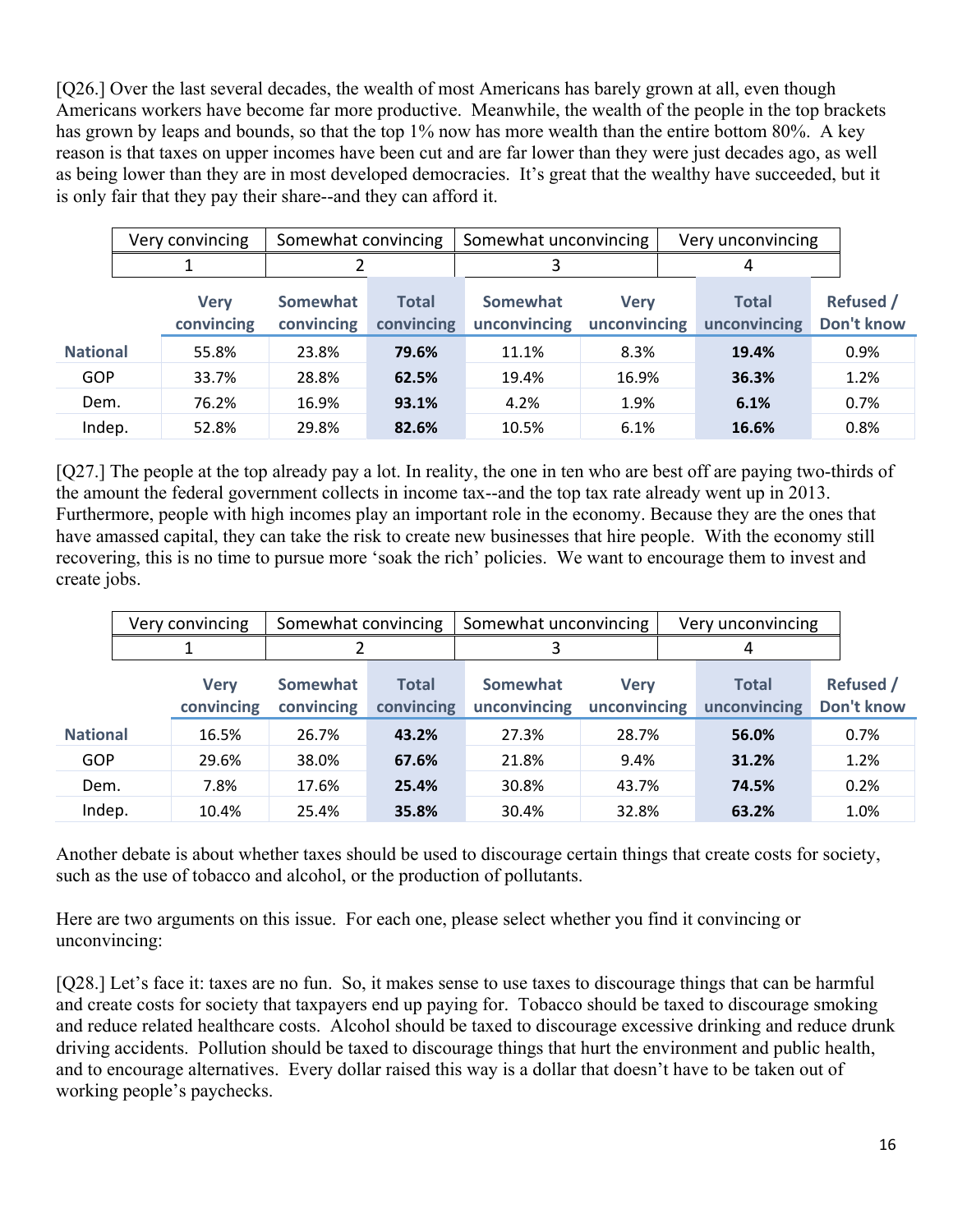|                 |                           | Very convincing | Somewhat convincing           |                            | Somewhat unconvincing    |                             |  | Very unconvincing            |                                |
|-----------------|---------------------------|-----------------|-------------------------------|----------------------------|--------------------------|-----------------------------|--|------------------------------|--------------------------------|
|                 |                           |                 |                               |                            |                          |                             |  | 4                            |                                |
|                 | <b>Verv</b><br>convincing |                 | <b>Somewhat</b><br>convincing | <b>Total</b><br>convincing | Somewhat<br>unconvincing | <b>Verv</b><br>unconvincing |  | <b>Total</b><br>unconvincing | <b>Refused</b> /<br>Don't know |
| <b>National</b> |                           | 36.4%           | 30.0%                         | 66.4%                      | 18.8%                    | 14.3%                       |  | 33.1%                        | 0.5%                           |
| GOP             |                           | 26.6%           | 26.3%                         | 52.9%                      | 26.0%                    | 20.5%                       |  | 46.5%                        | 0.6%                           |
| Dem.            |                           | 45.4%           | 35.1%                         | 80.5%                      | 13.2%                    | 6.2%                        |  | 19.4%                        | 0.0%                           |
| Indep.          |                           | 35.1%           | 25.7%                         | 60.8%                      | 17.1%                    | 20.8%                       |  | 37.9%                        | 1.3%                           |

[Q29.] Government should not be in the business of trying to regulate people's behavior through taxes. That leads to a nanny state, imposing its ideas about personal virtue on individuals, and poking into our private affairs. It also can mean imposing more taxes on people with modest incomes: for example, making someone who has a long commute pay more to get to work. Also this kind of thing makes the tax code much more complex and favors some industries over others. We should use the tax code to raise revenues in the most efficient, pro-growth way.

|                 |                           | Very convincing | Somewhat convincing    |                            | Somewhat unconvincing    |                             |  | Very unconvincing            |                                |
|-----------------|---------------------------|-----------------|------------------------|----------------------------|--------------------------|-----------------------------|--|------------------------------|--------------------------------|
|                 |                           |                 |                        |                            |                          |                             |  | 4                            |                                |
|                 | <b>Very</b><br>convincing |                 | Somewhat<br>convincing | <b>Total</b><br>convincing | Somewhat<br>unconvincing | <b>Verv</b><br>unconvincing |  | <b>Total</b><br>unconvincing | <b>Refused /</b><br>Don't know |
| <b>National</b> |                           | 28.2%           | 32.5%                  | 60.7%                      | 25.0%                    | 13.8%                       |  | 38.8%                        | 0.5%                           |
| GOP             |                           | 40.1%           | 36.2%                  | 76.3%                      | 16.4%                    | 7.2%                        |  | 23.6%                        | 0.1%                           |
| Dem.            |                           | 18.7%           | 27.3%                  | 46.0%                      | 33.0%                    | 20.4%                       |  | 53.4%                        | 0.6%                           |
| Indep.          |                           | 26.3%           | 37.1%                  | 63.4%                      | 23.5%                    | 11.9%                       |  | 35.4%                        | 1.2%                           |

The first revenue area for you to make choices will be about personal income taxes—the biggest source of revenues.

## *PERSONAL INCOME TAXES*

The next screen shows the average *effective income tax rates* for people with different levels of income. These are lower than a person's marginal tax bracket, which you may have heard about. The effective tax rate shown is the percentage of their adjusted gross income that people actually pay, after exemptions, credits and deductions.

This only deals with income tax, not payroll taxes for Social Security and Medicare.

The lowest income level shown is \$30,000. While those with less income pay payroll taxes, they typically pay little or no income tax.

The table will give you the opportunity to keep the rates currently in place, or to increase or reduce the effective rates for one or more income category. Each selection shows how much revenue it would generate, if any.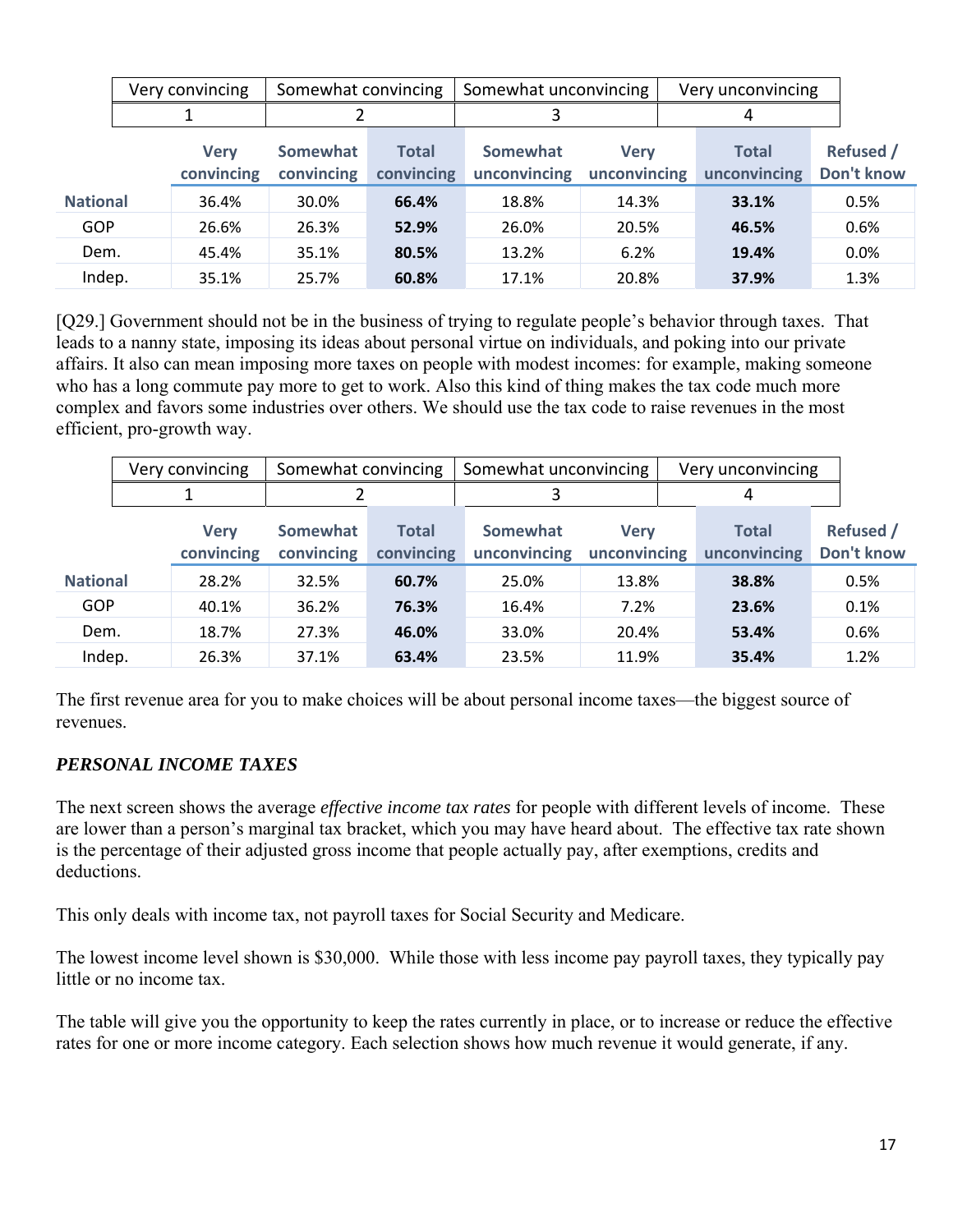For example, if you want to increase the effective tax rate for people with incomes from \$100,000 to \$200,000 by 5%, you would select the option indicated in the example below, increasing their effective tax rate by 0.6% from 12.7% to 13.3%, increasing government revenues by \$13.9 billion and reducing the deficit by that amount.

|                                          | Avg.<br>effective |           |           | Reductions in effective tax rate<br>and revenue lost |           | Increase in effective tax rate and<br>revenue gained |            |            |             |             |
|------------------------------------------|-------------------|-----------|-----------|------------------------------------------------------|-----------|------------------------------------------------------|------------|------------|-------------|-------------|
|                                          | tax rate          | $-20\%$   | $-1.5\%$  | $-10\%$                                              | $-5\%$    | No<br>change                                         | $+5%$      | $+10%$     | $+15%$      | $+20\%$     |
| \$100,000 -                              | $12.7\%$          | $10.2\%$  | $10.8\%$  | $11.4\%$                                             | $12.1\%$  | $12.7\%$                                             | 13.3%      | $14.0\%$   | 14.6%       | $15.2\%$    |
| \$200,000<br><b>Effect on</b><br>Revenue |                   | $-S55.7B$ | $-S41.8B$ | $-S27.9B$                                            | $-S13.9B$ | \$0B                                                 | $+\$13.9B$ | $+ $27.9B$ | $+$ \$41.8B | $+$ \$55.7B |

If, on the other hand, you wanted to keep their taxes at their current levels, you would need to choose no change as indicated below.

|                                          | Avg.<br>effective | Reductions in effective tax rate and<br>revenue lost |           |           |           |                          | Increase in effective tax rate and revenue<br>gained |            |             |             |  |  |
|------------------------------------------|-------------------|------------------------------------------------------|-----------|-----------|-----------|--------------------------|------------------------------------------------------|------------|-------------|-------------|--|--|
|                                          | tax rate          | $-20\%$                                              | $-15%$    | $-10\%$   | $-5\%$    | N <sub>o</sub><br>change | $+5\%$                                               | $+10\%$    | $+15%$      | $+20\%$     |  |  |
| $$100,000 -$                             | $12.7\%$          | $10.2\%$                                             | 10.8%     | $11.4\%$  | $12.1\%$  | $12.7\%$                 | 13.3%                                                | $14.0\%$   | 14.6%       | $15.2\%$    |  |  |
| \$200,000<br><b>Effect on</b><br>Revenue |                   | $-S55.7B$                                            | $-S41.8B$ | $-S27.9B$ | $-S13.9B$ | \$0B                     | $+ $13.9B$                                           | $+ $27.9B$ | $+$ \$41.8B | $+$ \$55.7B |  |  |

Remember to please select one of the options for each of tax brackets indicated below.

| Q30a. \$30,000 -                     |        | 6.7%   | 5.4%      | 5.7%      | 6.0%     | 6.4%             | 6.7%             | 7.0%       | 7.4%       | 7.7%        | 8.0%        |
|--------------------------------------|--------|--------|-----------|-----------|----------|------------------|------------------|------------|------------|-------------|-------------|
| \$40,000<br><b>Effect on Revenue</b> |        |        | $-S4.8B$  | $-S3.6B$  | $-S2.4B$ | $-\$1.2B$        | \$0 <sub>B</sub> | $+\$1.2B$  | $+ $2.4B$  | $+$ \$3.6B  | $+$ \$4.8B  |
|                                      |        | $-20%$ | $-15%$    | $-10%$    | $-5%$    | <b>No Change</b> |                  | 5%         | 10%        | 15%         | 20%         |
| <b>National</b>                      |        | 10.7%  | 4.9%      | 9.8%      | 19.0%    | 40.6%            |                  | 7.3%       | 1.7%       | 1.6%        | 2.6%        |
| <b>GOP</b>                           |        | 8.9%   | 5.0%      | 9.0%      | 19.6%    | 40.5%            |                  | 8.9%       | 2.8%       | 0.6%        | 3.5%        |
| Dem.                                 |        | 10.6%  | 3.9%      | 10.2%     | 19.9%    | 41.4%            |                  | 6.4%       | 0.8%       | 2.3%        | 2.3%        |
| Indep.                               |        | 14.6%  | 6.8%      | 10.4%     | 15.4%    | 39.1%            |                  | 6.2%       | 1.4%       | 1.9%        | 1.7%        |
|                                      |        |        |           |           |          |                  |                  |            |            |             |             |
| Q30b. \$40,000 -<br>\$50,000         |        | 7.4%   | 5.9%      | 6.3%      | 6.7%     | 7.0%             | 7.4%             | 7.8%       | 8.1%       | 8.5%        | 8.9%        |
| <b>Effect on Revenue</b>             |        |        | $-S6.2B$  | $-S4.7B$  | $-S3.1B$ | $-S1.6B$         | \$0 <sub>B</sub> | $+\$1.6B$  | $+$ \$3.1B | $+$ \$4.7B  | $+$ \$6.2B  |
|                                      |        | $-20%$ | $-15%$    | $-10%$    | $-5%$    | <b>No Change</b> |                  | 5%         | 10%        | 15%         | 20%         |
| <b>National</b>                      |        | 8.8%   | 6.0%      | 9.2%      | 18.7%    | 41.1%            |                  | 8.9%       | 2.0%       | 0.8%        | 2.2%        |
| <b>GOP</b>                           | 8.3%   |        | 4.6%      | 9.1%      | 18.9%    | 41.5%            |                  | 9.7%       | 2.2%       | 0.9%        | 2.9%        |
| Dem.                                 |        | 8.4%   | 6.3%      | 9.3%      | 20.1%    | 41.4%            |                  | 7.2%       | 2.2%       | 1.0%        | 2.0%        |
| Indep.                               |        | 10.8%  | 8.1%      | 8.9%      | 14.7%    | 39.6%            |                  | 11.5%      | 1.5%       | 0.0%        | 1.3%        |
|                                      |        |        |           |           |          |                  |                  |            |            |             |             |
| Q30c. \$50,000 -<br>\$75,000         |        | 8.6%   | 6.9%      | 7.3%      | 7.7%     | 8.2%             | 8.6%             | 9.0%       | 9.5%       | 9.9%        | 10.3%       |
| <b>Effect on Revenue</b>             |        |        | $-S19.1B$ | $-S14.3B$ | $-S9.6B$ | $-S4.8B$         | \$0 <sub>B</sub> | $+$ \$4.8B | $+$ \$9.6B | $+$ \$14.3B | $+$ \$19.1B |
|                                      | $-20%$ |        | $-15%$    | $-10%$    | $-5%$    | <b>No Change</b> |                  | 5%         | 10%        | 15%         | 20%         |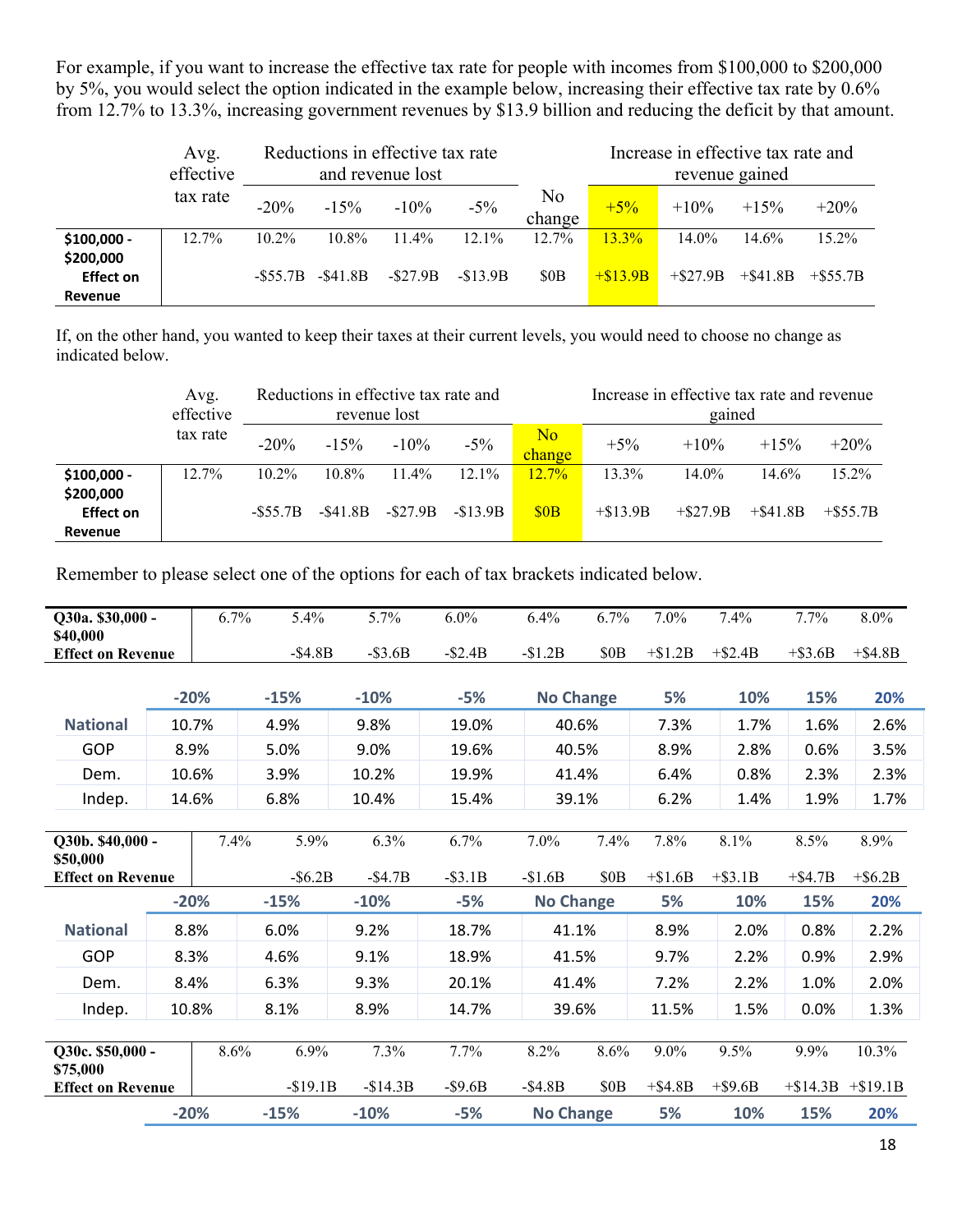| <b>National</b>                       | 7.9%   |       | 3.6%        | 7.3%        | 15.9%       | 42.3%            |                  | 14.8%                   | 2.4%       | 1.4%        |                         | 2.3%        |
|---------------------------------------|--------|-------|-------------|-------------|-------------|------------------|------------------|-------------------------|------------|-------------|-------------------------|-------------|
| <b>GOP</b>                            | 8.5%   |       | 3.4%        | 8.5%        | 16.1%       | 40.4%            |                  | 15.9%                   | 1.8%       | 1.5%        |                         | 2.6%        |
| Dem.                                  | 6.8%   |       | 3.4%        | 6.2%        | 16.2%       | 45.3%            |                  | 13.1%                   | 2.8%       | 1.2%        |                         | 2.6%        |
| Indep.                                | 9.4%   |       | 4.8%        | 7.6%        | 14.8%       | 39.0%            |                  | 16.9%                   | 2.8%       | 1.4%        |                         | 0.8%        |
| Q30d. \$75,000 -<br>\$100,000         |        | 9.6%  | 7.7%        | 8.2%        | 8.6%        | 9.1%             | 9.6%             | 10.1%                   | 10.6%      | 11.0%       |                         | 11.5%       |
| <b>Effect on Revenue</b>              |        |       | $-$ \$20.5B | $-$15.4B$   | $-S10.3B$   | $-$ \$5.1B       | \$0 <sub>B</sub> | $+$ \$5.1B              | $+\$10.3B$ |             | $+\$15.4B + \$20.5B$    |             |
|                                       | $-20%$ |       | $-15%$      | $-10%$      | $-5%$       | <b>No Change</b> |                  | 5%                      | 10%        |             | 15%                     | 20%         |
| <b>National</b>                       | 7.1%   |       | 2.6%        | 5.0%        | 11.9%       | 40.5%            |                  | 22.9%                   | 5.2%       |             | 2.2%                    | 2.4%        |
| <b>GOP</b>                            | 7.3%   |       | 2.7%        | 6.7%        | 12.7%       | 40.3%            |                  | 22.1%                   | 4.5%       |             | 1.3%                    | 2.4%        |
| Dem.                                  | 6.8%   |       | 2.0%        | 3.5%        | 12.3%       | 43.6%            |                  | 21.1%                   | 5.8%       |             | 2.6%                    | 2.4%        |
| Indep.                                | 7.6%   |       | 4.0%        | 5.3%        | 9.7%        | 33.7%            |                  | 29.2%                   | 5.3%       |             | 3.1%                    | 2.3%        |
|                                       |        |       |             |             |             |                  |                  |                         |            |             |                         |             |
| Q30e. \$100,000 -<br>\$200,000        |        | 12.7% | 10.2%       | 10.8%       | 11.4%       | 12.1%            | 12.7%            | 13.3%                   | 14.0%      | 14.6%       |                         | 15.2%       |
| <b>Effect on Revenue</b>              |        |       | $-$ \$55.7B | $-$ \$41.8B | $-S27.9B$   | $-$13.9B$        |                  | $$0B$ +\$13.9B +\$27.9B |            |             | $+$ \$41.8B $+$ \$55.7B |             |
|                                       | $-20%$ |       | $-15%$      | $-10%$      | $-5%$       | <b>No Change</b> |                  | 5%                      | 10%        | 15%         | 20%                     |             |
| <b>National</b>                       | 6.3%   |       | 2.3%        | 3.1%        | 7.5%        | 28.1%            |                  | 32.7%                   | 9.2%       | 3.6%        | 5.2%                    |             |
| <b>GOP</b>                            | 8.4%   |       | 3.1%        | 3.9%        | 11.3%       | 31.4%            |                  | 28.4%                   | 5.5%       | 2.2%        | 4.5%                    |             |
| Dem.                                  | 4.6%   |       | 1.4%        | 2.7%        | 5.5%        | 27.0%<br>34.7%   |                  | 12.6%                   | 3.6%       | 5.9%        |                         |             |
| Indep.                                | 6.3%   |       | 3.0%        | 2.3%        | 4.4%        | 24.1%            |                  | 36.6%                   | 8.8%       | 6.3%        | 5.1%                    |             |
| Q30f. \$200,000 -                     |        | 19.7% | 15.8%       | 16.7%       | 17.7%       | 18.7%            | 19.7%            | 20.7%                   | 21.7%      | 22.7%       |                         | 23.6%       |
| \$500,000<br><b>Effect on Revenue</b> |        |       | $-$ \$50.1B | $-$ \$37.6B | $-S25.1B$   | $-$12.5B$        | \$0B             | $+\$12.5B + \$25.1B$    |            |             | $+$ \$37.6B $+$ \$50.1B |             |
|                                       | $-20%$ |       | $-15%$      | $-10%$      | $-5%$       | <b>No Change</b> |                  | 5%                      | 10%        | 15%         | 20%                     |             |
| <b>National</b>                       | 5.6%   |       | 1.3%        | 2.0%        | 5.3%        | 19.5%            |                  | 30.0%                   | 18.7%      | 7.4%        | 7.9%                    |             |
| GOP                                   | 7.7%   |       | 2.4%        | 3.4%        | 10.4%       | 22.4%            |                  | 30.3%                   | 12.2%      | 3.8%        | 5.0%                    |             |
| Dem.                                  | 4.0%   |       | 0.4%        | 1.1%        | 2.2%        | 17.3%            |                  | 30.4%                   | 23.6%      | 8.9%        | 9.9%                    |             |
| Indep.                                | 5.0%   |       | 1.2%        | 1.1%        | 2.2%        | 18.8%            |                  | 28.2%                   | 20.5%      | 11.1%       | 9.0%                    |             |
|                                       |        |       |             |             |             |                  |                  |                         |            |             |                         |             |
| Q30g. \$500,000 - \$1                 |        | 25.9% | 20.7%       | 22.0%       | 23.3%       | 24.6%            | 25.9%            | 27.2%                   | 28.5%      | 29.8%       |                         | 31.1%       |
| million<br><b>Effect on Revenue</b>   |        |       | $-S25.2B$   | $-$18.9B$   | $-$12.6B$   | $-$ \$6.3B       | \$0 <sub>B</sub> | $+$ \$6.3B              | $+ $12.6B$ |             | $+\$18.9B + \$25.2B$    |             |
|                                       | $-20%$ |       | $-15%$      | $-10%$      | $-5%$       | <b>No Change</b> |                  | 5%                      | 10%        | 15%         | 20%                     |             |
| <b>National</b>                       | 5.4%   |       | 1.6%        | 2.3%        | 5.0%        | 15.7%            |                  | 24.0%                   | 16.6%      | 12.5%       | 14.4%                   |             |
| <b>GOP</b>                            | 8.3%   |       | 2.8%        | 3.6%        | 8.3%        | 20.8%            |                  | 27.1%                   | 12.7%      | 7.6%        | 6.7%                    |             |
| Dem.                                  | 2.6%   |       | 0.5%        | 1.5%        | 3.8%        | 11.1%            |                  | 22.6%                   | 19.7%      | 15.6%       | 19.9%                   |             |
| Indep.                                | 5.8%   |       | 1.6%        | 1.8%        | 1.1%        | 16.1%            |                  | 21.3%                   | 17.4%      | 15.0%       | 17.0%                   |             |
|                                       |        |       |             |             |             |                  |                  |                         |            |             |                         |             |
| Q30h. Above \$1<br>million            |        | 28.1% | 22.5%       | 23.9%       | 25.3%       | 26.7%            | 28.1%            | 29.5%                   | 30.9%      | 32.3%       |                         | 33.7%       |
| <b>Effect on Revenue</b>              |        |       | $-$ \$61.2B | $-$ \$45.9B | $-$ \$30.6B | $-S15.3B$        | \$0 <sub>B</sub> | $+\$15.3B +\$30.6B$     |            | $+$ \$45.9B |                         | $+$ \$61.2B |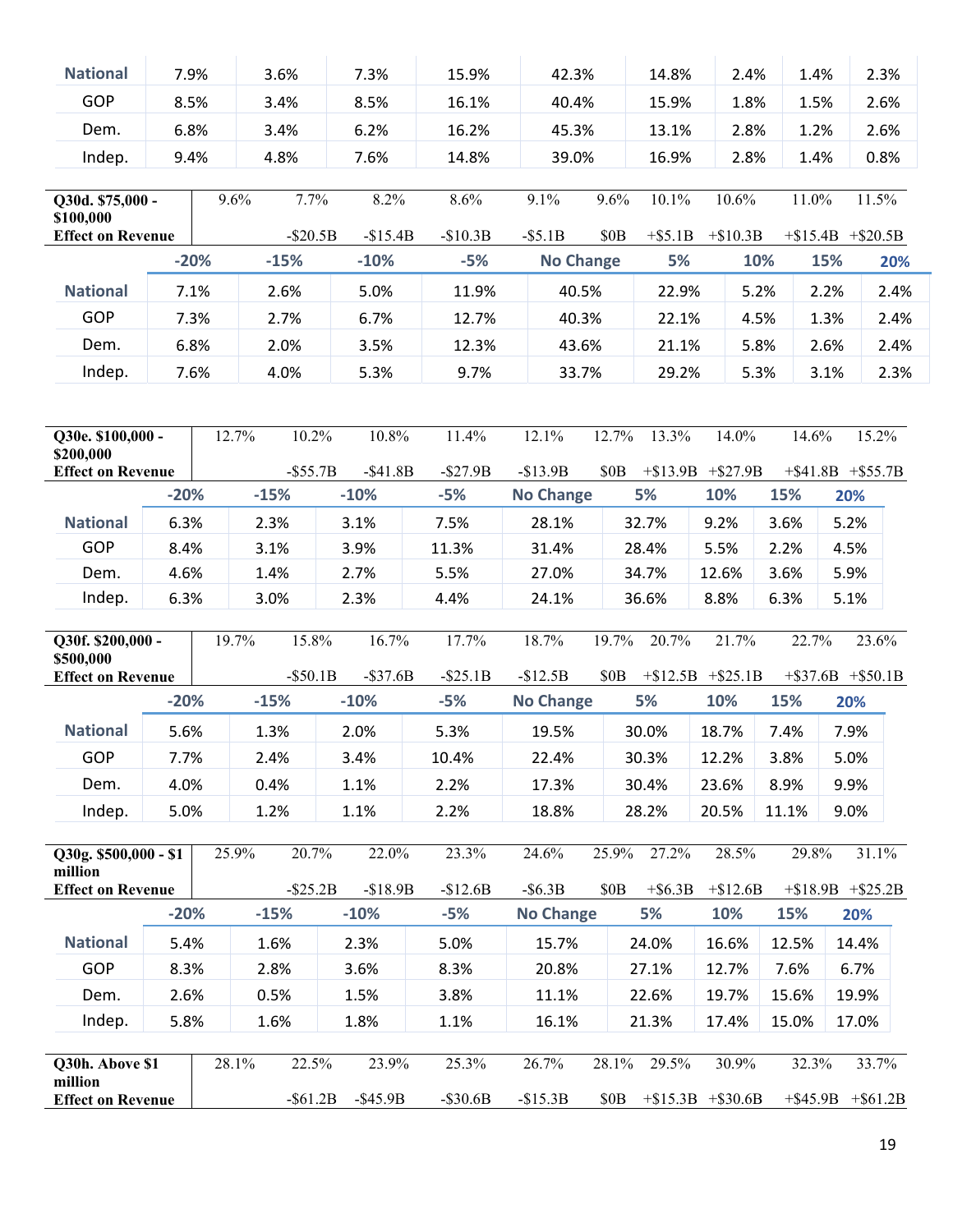|                 | $-20%$ | $-15%$  | $-10%$ | $-5%$ | <b>No Change</b> | 5%    | 10%   | 15%   | 20%   |
|-----------------|--------|---------|--------|-------|------------------|-------|-------|-------|-------|
| <b>National</b> | 5.8%   | 0.9%    | 2.0%   | 4.2%  | 15.3%            | 17.8% | 15.9% | 10.5% | 25.5% |
| GOP             | 9.2%   | 1.5%    | 3.4%   | 7.7%  | 19.3%            | 22.4% | 14.9% | 7.2%  | 12.1% |
| Dem.            | 3.2%   | 0.7%    | 1.3%   | 2.5%  | 11.5%            | 13.9% | 17.2% | 13.0% | 35.0% |
| Indep.          | 5.2%   | $0.0\%$ | 0.9%   | 1.3%  | 16.1%            | 17.7% | 14.7% | 11.2% | 30.3% |

Here are some other possible changes for revenue.

[Q31.] Managers of private investment funds, such as hedge funds, are paid in part by giving them a percentage of the profits of the firm even though they have not invested money that is at risk. Currently this income is taxed at the same level as dividends or capital gains -- that is, with a top rate of 23.8%, which for high income managers is substantially less than it would be if it were taxed like ordinary income. One proposal is to tax this "carried interest" compensation like ordinary income. This would raise extra revenue of \$2.1 billion and reduce the deficit accordingly. What is your position?

|                                                                      | <b>Effect on Revenue</b> |
|----------------------------------------------------------------------|--------------------------|
| Keep the tax rate for "carried interest" income at a top rate of 20% |                          |
| Tax "carried interest" income like ordinary income, such as wages    | $+$ \$2.1 B              |

|                 | Keep the tax rate for "carried<br>interest income at a top rate of 20% | tax "carried interests" income like<br>ordinary income, such as wages | Ref./Dk |  |
|-----------------|------------------------------------------------------------------------|-----------------------------------------------------------------------|---------|--|
| <b>National</b> | 19.6%                                                                  | 77.7%                                                                 | 2.70%   |  |
| GOP             | 22.3%                                                                  | 74.9%                                                                 | 2.80%   |  |
| Dem.            | 17.0%                                                                  | 80.6%                                                                 | 2.30%   |  |
| Indep.          | 20.4%                                                                  | 76.6%                                                                 | 3.10%   |  |

[Q32b.] Here is a proposal that would reduce taxes for some business owners and also reduce revenues. There is a kind of business that does not pay corporate taxes. Rather, the owners of the business simply report their profits from the business and pay ordinary income tax rates. The proposal is to give these owners the option to pay a fixed rate of 15%, which could be significantly less than what they would otherwise pay. This would result in a loss of \$74.5 billion in federal revenues.

What is your position?

|                                                                                             | <b>Effect</b> on |
|---------------------------------------------------------------------------------------------|------------------|
|                                                                                             | Revenue          |
| Do not offer the option of a fixed rate of 15% on profits that<br>owners of businesses make | $-0-$            |
| Offer the option of a fixed rate of 15% on profits that owners<br>of businesses make        | $-\$74.5 B$      |

|                 | Do not offer the option of a fixed rate of 15%<br>on profits that owners of businesses make | Offer the option of a fixed rate of 15% on<br>profits that owners of businesses make | <b>Ref./Dk</b> |
|-----------------|---------------------------------------------------------------------------------------------|--------------------------------------------------------------------------------------|----------------|
| <b>National</b> | 65.5%                                                                                       | 31.7%                                                                                | 2.80%          |
| GOP             | 61.9%                                                                                       | 36.5%                                                                                | 1.70%          |
| Dem.            | 69.7%                                                                                       | 26.5%                                                                                | 3.80%          |
| Indep.          | 63.1%                                                                                       | 34.1%                                                                                | 2.80%          |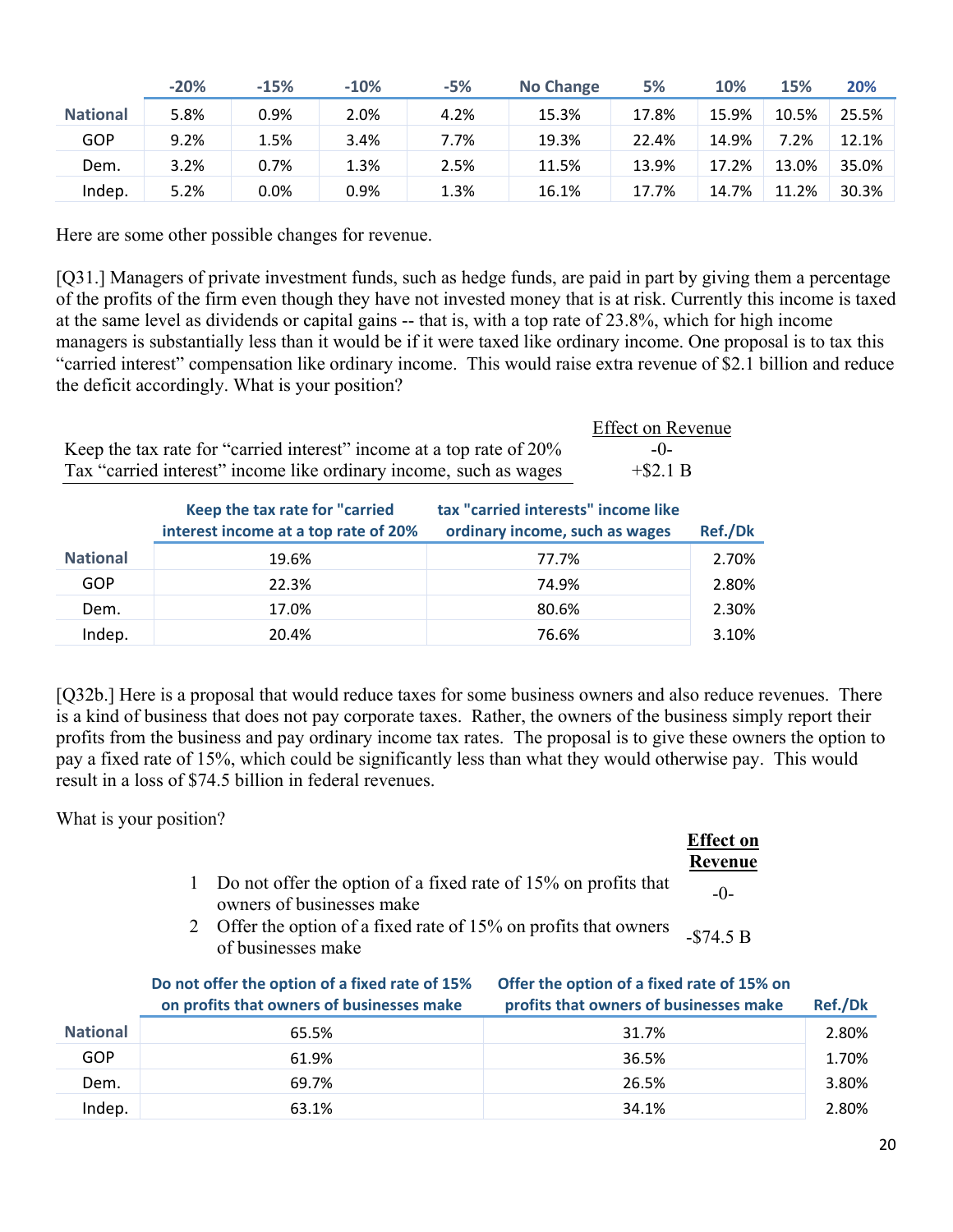Q32: Most corporations or businesses pay a tax on their profits. Just like individuals, corporations have exemptions, credits and other deductions that are applied to their profits before calculating their income tax. According to the General Accountability Office, the average effective tax rate for corporations—the amount they actually pay—is about 19.2% of profits. You now have an opportunity to adjust this rate. What is your position?

|                          |        | Current   |          |              |           |                                      |          |        |          |                                    |                |           |
|--------------------------|--------|-----------|----------|--------------|-----------|--------------------------------------|----------|--------|----------|------------------------------------|----------------|-----------|
|                          |        | Avg.      |          |              |           | Reductions in effective tax rate and |          | No.    |          | Increase in effective tax rate and |                |           |
|                          |        | Effective |          | revenue lost |           |                                      |          | Change |          |                                    | revenue gained |           |
|                          |        | Tax Rate  | $-30\%$  | $-20\%$      | $-10\%$   |                                      | $-5\%$   |        | $5\%$    | 10%                                | 20%            | 30%       |
| Change To Tax Rate       |        | 19.2%     | 13.4%    | 15.4%        | $17.3\%$  |                                      | 18.2%    | 19.2%  | 20.2%    | $21.1\%$                           | 23%            | 25%       |
| <b>Effect on Revenue</b> |        |           | $-S103B$ | $-S69B$      | $-$ \$34B |                                      | $-\$17B$ | \$0B   | $+\$17B$ | $+$ \$34B                          | $+$ \$69B      | $+\$103B$ |
|                          |        |           |          |              |           |                                      |          |        |          |                                    |                |           |
|                          | $-20%$ | $-15%$    | $-10%$   | $-5%$        |           | <b>No Change</b>                     |          | 5%     | 10%      | 15%                                | 20%            | Ref./Dk   |
| <b>National</b>          | 3.7%   | 4.5%      | 4.9%     | 9.0%         |           | 24.3%                                |          | 28.8%  | 11.8%    | 5.6%                               | 6.4%           | 1.00%     |
| <b>GOP</b>               | 3.9%   | 7.5%      | 5.7%     | 13.8%        |           | 27.5%                                |          | 26.3%  | 8.1%     | 3.0%                               | 3.3%           | 1.00%     |
| Dem.                     | 3.1%   | 2.7%      | 4.2%     | 6.0%         |           | 19.9%                                |          | 30.8%  | 15.3%    | 8.0%                               | 9.5%           | 0.60%     |
| Indep.                   | 4.7%   | 2.6%      | 4.8%     | 6.5%         |           | 28.0%                                |          | 29.3%  | 10.8%    | 5.5%                               | 5.7%           | 2.10%     |

[Q32a.] As you may know, income from capital gains and dividends is taxed separately than other kinds of income (such as income from wages and salaries).

**Capital gains** are profits from the sale of certain types of investments, such as property or shares of stock. **Dividends** are profits distributed to a company's shareholders.

Currently, the top capital gains and dividends tax rate is 23.8 percent, which is lower than taxes on ordinary income from wages and salaries.

Here are two proposals for changing the way capital gains and dividends are taxed

One proposal increases capital gains and dividend taxes for high-income earners. The new top tax rate would rise from 23.8 percent to 28 percent.

This proposal would only affect high-income earners:

- --Married couples making \$500,000 or more
- --Single persons earning \$430,000 or more.

This would increase revenues by \$22 billion.

Another proposal would lower the tax on capital gains and dividends and interest income as well, by taxing them at half the rate of income from salaries and wages. This means the top rate would be 16.5%.

This would reduce revenues by \$51 billion.

What is your position?

|                                                                             | <b>Effect on Revenue</b> |
|-----------------------------------------------------------------------------|--------------------------|
| Raise the top marginal tax rate on capital gains and dividends from 23.8 to | $+$ \$22 B               |
| 28 percent for high income earners                                          |                          |
| 2 Do not change the top marginal tax rate on capital gains and dividends    | $-()$ -                  |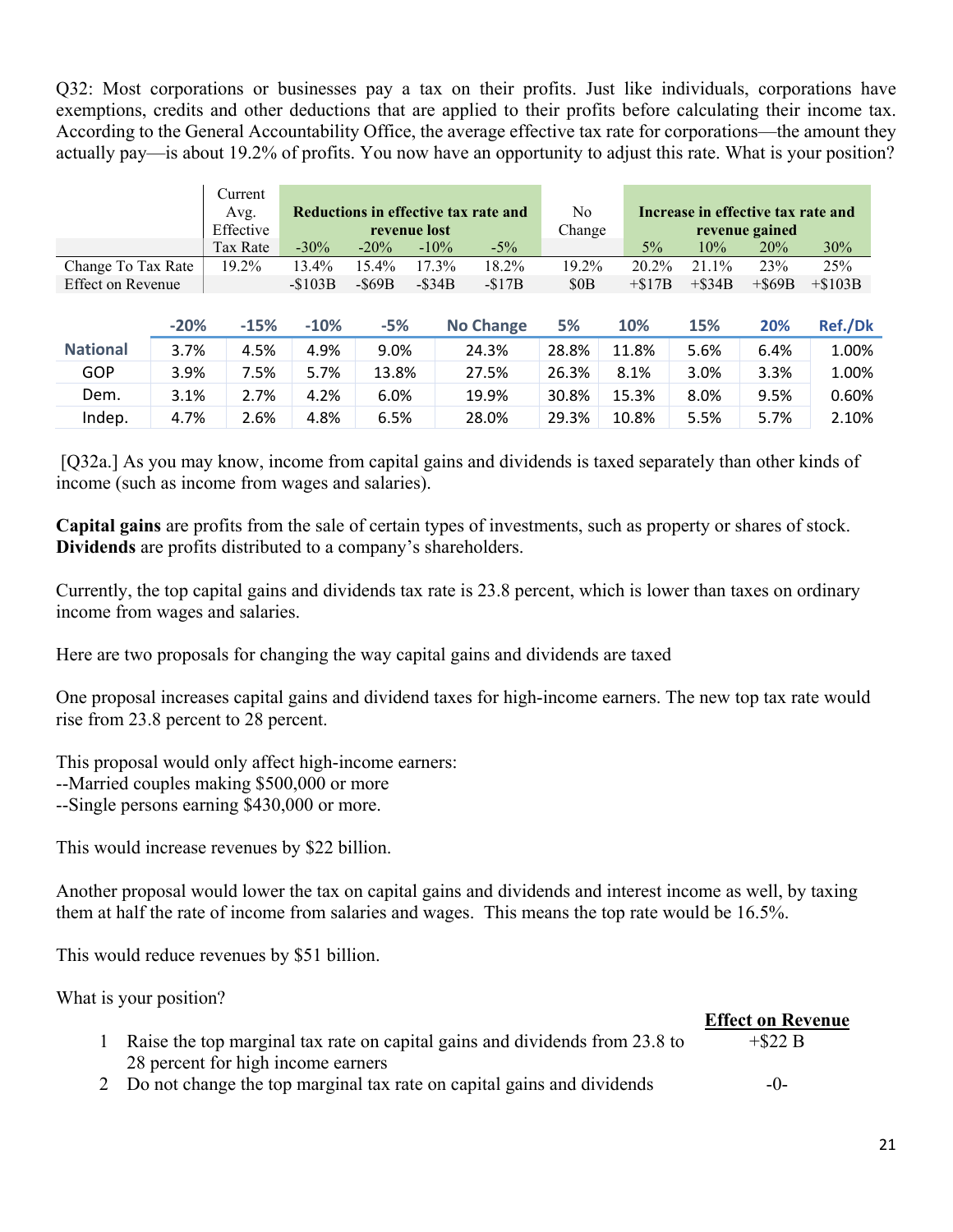3 Lower tax on capital gains, dividends, and interest, by taxing them at half Ebwer tax on capital gains, dividends, and interest, by taxing them at half  $\sim$  -\$51 B the rate of salaries and wages, with a top rate of 16.5%.

|                 | Raise the top marginal tax<br>rate on capital gains and<br>dividends | Do not change the top<br>marginal tax rate on capital<br>gains and dividends | Tax them at half the rate<br>of salaries and wages | Refused/<br><b>Don't know</b> |
|-----------------|----------------------------------------------------------------------|------------------------------------------------------------------------------|----------------------------------------------------|-------------------------------|
| <b>National</b> | 62.7%                                                                | 21.5%                                                                        | 15.0%                                              | 0.8%                          |
| GOP             | 49.4%                                                                | 28.5%                                                                        | 20.9%                                              | 1.1%                          |
| Dem.            | 74.0%                                                                | 15.1%                                                                        | 10.2%                                              | 0.7%                          |
| Indep.          | 63.0%                                                                | 22.1%                                                                        | 14.4%                                              | 0.5%                          |

[Q33a.] As you may know, the estate tax is paid by heirs when the amount they inherit goes above a certain amount. Currently heirs pay no tax on the amount they inherit up to \$5.5 million. For the amount over and above the \$5.5 million, they may pay a tax as high as 40%, depending on other deductions they may have. Since last year, there has been discussion about whether the estate tax should be eliminated, kept as it is or increased. Four key options are shown below, with the revenue effect on the projected deficit. What is your position?

|                |                                                                                                                                                                                                                          | <b>Effect</b> on |
|----------------|--------------------------------------------------------------------------------------------------------------------------------------------------------------------------------------------------------------------------|------------------|
|                |                                                                                                                                                                                                                          | Revenue          |
|                | Eliminate the estate tax completely.                                                                                                                                                                                     | $-$ \$20 B       |
|                | Continue the current law: A tax only on inherited wealth over and above \$5.5 million,<br>with a tax rate that can be as high as 40%.                                                                                    | \$0B             |
| $\mathbf{3}$   | For inherited wealth over and above \$5.5 million, raise the highest possible rate to 45%                                                                                                                                | \$7.8 B          |
| $\overline{4}$ | Lower the amount of inherited wealth that is tax-free to \$3.5 million and have rates that<br>go gradually higher than 45%, so that when inherited wealth reaches \$500 million the<br>tax rate could be as high as 65%. | \$12.4 B         |

|                 | <b>Eliminate the</b><br>estate tax | <b>Continue the</b><br>current law | Raise the<br>highest possible<br>rate to 45% | Lower amount of that is tax-<br>free to, and have rates that<br>go higher than 45% | Refused /<br>Don't know |
|-----------------|------------------------------------|------------------------------------|----------------------------------------------|------------------------------------------------------------------------------------|-------------------------|
| <b>National</b> | 22.4%                              | 25.5%                              | 20.6%                                        | 30.5%                                                                              | 1.1%                    |
| GOP             | 36.2%                              | 25.8%                              | 15.9%                                        | 21.1%                                                                              | 1.1%                    |
| Dem.            | 9.9%                               | 24.7%                              | 24.0%                                        | 40.5%                                                                              | $0.9\%$                 |
| Indep.          | 23.9%                              | 26.6%                              | 21.9%                                        | 26.4%                                                                              | 1.3%                    |

[Q33b.] Another proposal imposes a fee on very large financial institutions (such as banks) that have taken on large amounts of uninsured debt, in an effort to discourage them from taking on high levels of risk, as well as to generate revenue. Institutions with assets over \$50 billion (these are roughly the 100 largest firms) would pay a fee of seven-tenths of a percent on their uninsured debt.

|                                                                 | <b>Effect on Revenue</b> |
|-----------------------------------------------------------------|--------------------------|
| 1 Do not charge a fee to large banks and financial institutions | $-0-$                    |

2 Charge a fee to large banks and financial institutions  $+$  \$6 B

|                 | Do not charge | Charge a fee | Ref./Dk |  |
|-----------------|---------------|--------------|---------|--|
| <b>National</b> | 22.3%         | 77.0%        | 0.70%   |  |
| GOP             | 26.8%         | 72.7%        | 0.50%   |  |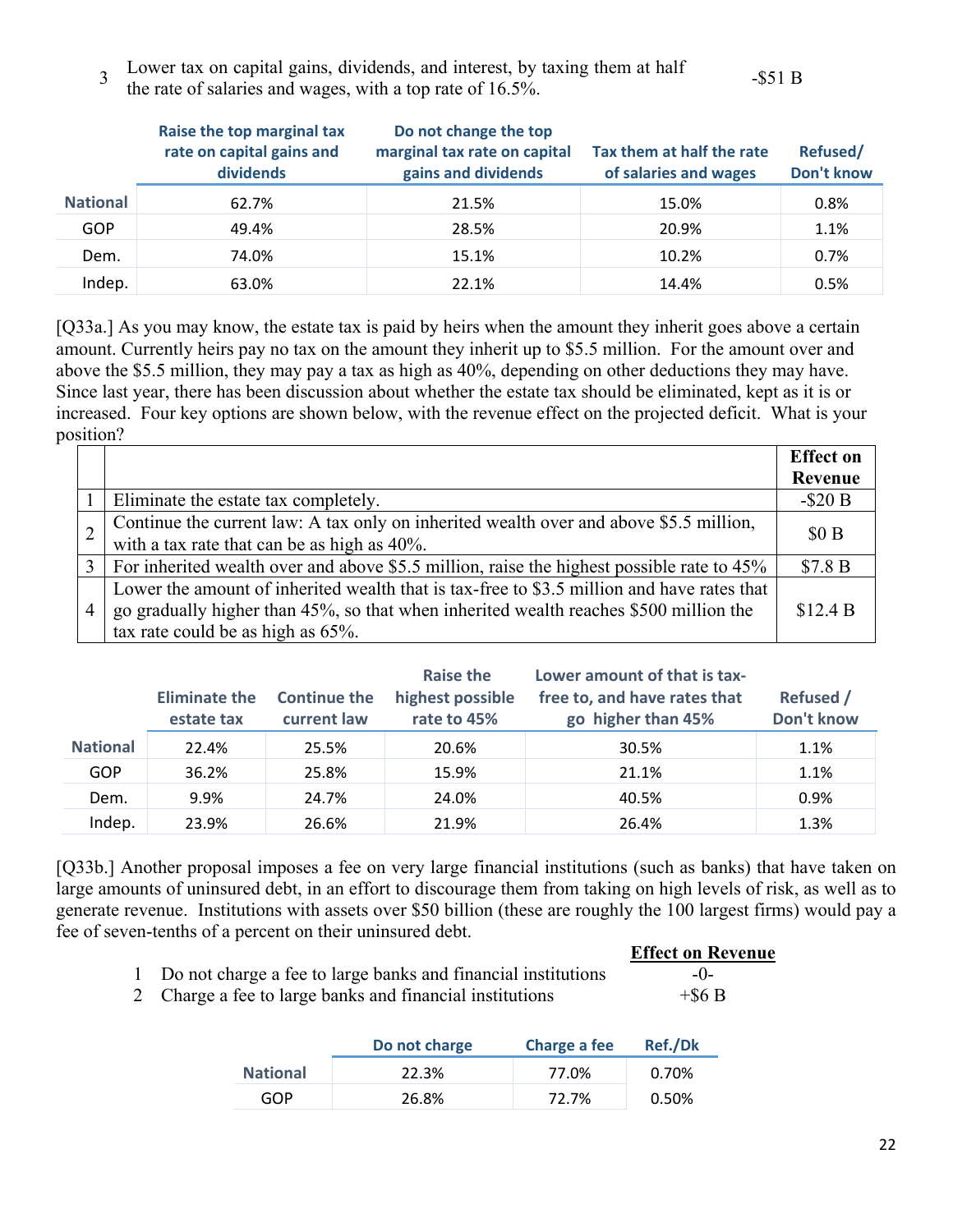| Dem.   | 16.2% | 83.1% | 0.70% |
|--------|-------|-------|-------|
| Indep. | 27.7% | 71.3% | 0.90% |

[Q34.] Every day that financial markets are open, roughly \$1 trillion worth of stocks, bonds and derivatives are traded. Another proposal would tax each trade transaction by a hundredth of one percent (0.01%) of the value of the security being traded. For example, this would be a tax of \$1 on a trade worth \$10,000. What is your position?

|                                                 | <b>Effect on Revenue</b> |
|-------------------------------------------------|--------------------------|
| 1 Do not charge a tax on financial transactions | $-()$                    |
| 2 Charge a tax on financial transactions        | $+$ \$20 B               |

|                 | Do not charge | Charge a tax | Ref./Dk |  |
|-----------------|---------------|--------------|---------|--|
| <b>National</b> | 36.5%         | 62.2%        | 1.30%   |  |
| GOP             | 41.6%         | 57.1%        | 1.30%   |  |
| Dem.            | 30.7%         | 68.1%        | 1.20%   |  |
| Indep.          | 39.7%         | 58.8%        | 1.60%   |  |

 [Q35.] Another possibility is to impose a tax on the amount of carbon dioxide that results from burning fossil fuels, primarily coal, oil, and gas. The carbon dioxide from these fuels contributes to air pollution and also, according to the National Academy of Sciences, contributes to climate change. Research shows that such a tax would lead people and businesses to reduce their use of fossil fuels.

One of the controversial issues about a 'carbon tax' is that it would have a bigger negative effect on low to middle income households because they spend a larger portion of their income on gasoline and electricity. Thus, there is a proposal to return all or part of the revenues from the carbon tax to all Americans. If all of the revenue were returned, people with low to middle incomes would actually get back a bit more than their increases in energy costs. Whatever is not returned could be used to reduce the deficit.

Here is a proposal being considered these days. Carbon emissions would be taxed at \$40 per ton. This would likely result in about a 20% reduction in carbon emissions. It is estimated that this would increase the cost of gasoline by 36 cents a gallon and electricity would go up--as much as an average of 5 to 10 percent. If all the revenue from the tax were returned, over the course of a year a family of four, for example, would receive about \$2,000. If half of the revenue were returned, a household of four would get back \$1,000 and the tax would produce about \$100 billion in revenue.

So here are some different possibilities we would like you to choose from:

|                |                                                                                                                                                                                   | <b>Effect on</b><br>Revenue |
|----------------|-----------------------------------------------------------------------------------------------------------------------------------------------------------------------------------|-----------------------------|
|                | Do not have a carbon tax                                                                                                                                                          | \$0B                        |
|                | Have a carbon tax that will increase energy costs and lower carbon dioxide<br>emissions:                                                                                          |                             |
|                | --with all revenues returned to the public (e.g. a family of four would get<br>about \$2,000 over the course of the year).                                                        | \$0B                        |
| 3              | --with three quarters of revenues returned to the public (e.g. a family of four<br>would get about \$1,500 over the course of the year), generating \$50 billion                  | \$50 B                      |
| $\overline{4}$ | in revenue.<br>--with half of revenues returned to the public (e.g. a family of four would get<br>about \$1,000 over the course of the year) generating \$100 billion in revenue. | \$100 B                     |